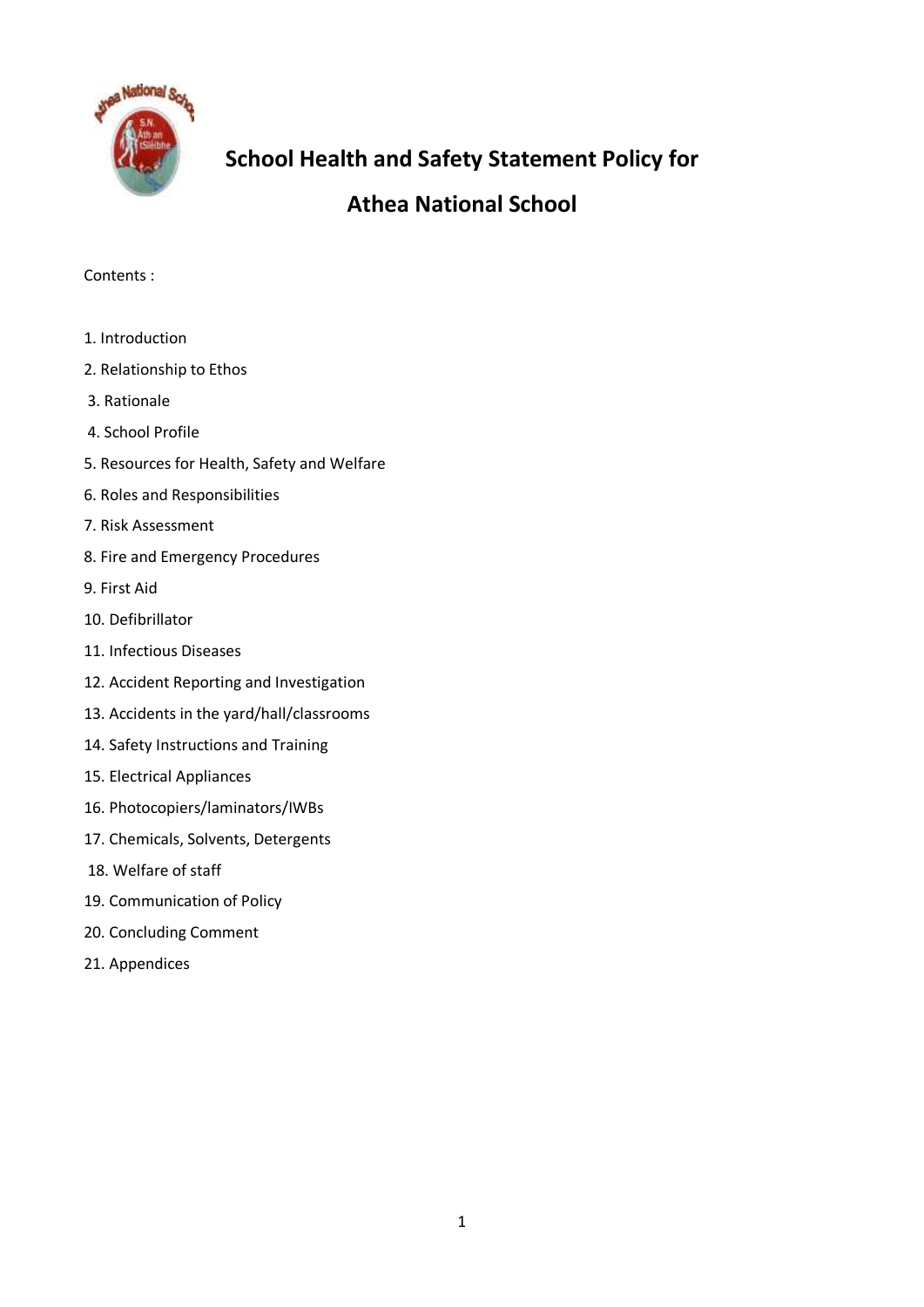

# **School Safety Statement Policy for Athea National School**

## **Introduction**

The Board of Management brings to the attention of its staff the following arrangements for safeguarding the safety, health and welfare of those employed and working in the Athea National School.

The school safety policy has been reviewed by the Board of Management (2020-2021) in accordance with the *Safety, Health and Welfare at Work Act 2005* and with the *Health and Safety Authority (HSA)- Safety and Health in Education Guidelines* and in light of the COVID-19 pandemic. It is the policy of the Board of Management to ensure, so far as is reasonably practicable, the safety, health and welfare at work of all staff and to protect students, visitors, contractors and other persons at the school from injury and ill health arising from any work activity. It shall be reviewed annually or more frequently if necessary, in the light of experience, changes in legal requirements and operational changes. A safety audit shall be carried out annually by the Board of Management Safety Officers and a report made to staff. All records of accidents and ill-health will be monitored in order to ensure that any safety measures required can be put in place to minimise the recurrence of such accidents and ill-health. The Board recognizes that hazard identification; risk assessment and control measures are legislative requirements, which must be carried out by the employer to ensure the safety, health and welfare of all staff.

The Board of Management of Athea National School, as employer undertakes in so far as is reasonably practical to:

1. Promote standards of safety, health and welfare that comply with the provisions and requirements of the *Safety, Health and Welfare at Work Act 2005* and other relevant legislation, standards and codes of practice;

2. Provide information, training, instruction and supervision where necessary, to enable staff to perform their work safely and effectively;

3. Maintain a constant and continuing interest in safety, health and welfare matters pertinent to the activities of the school;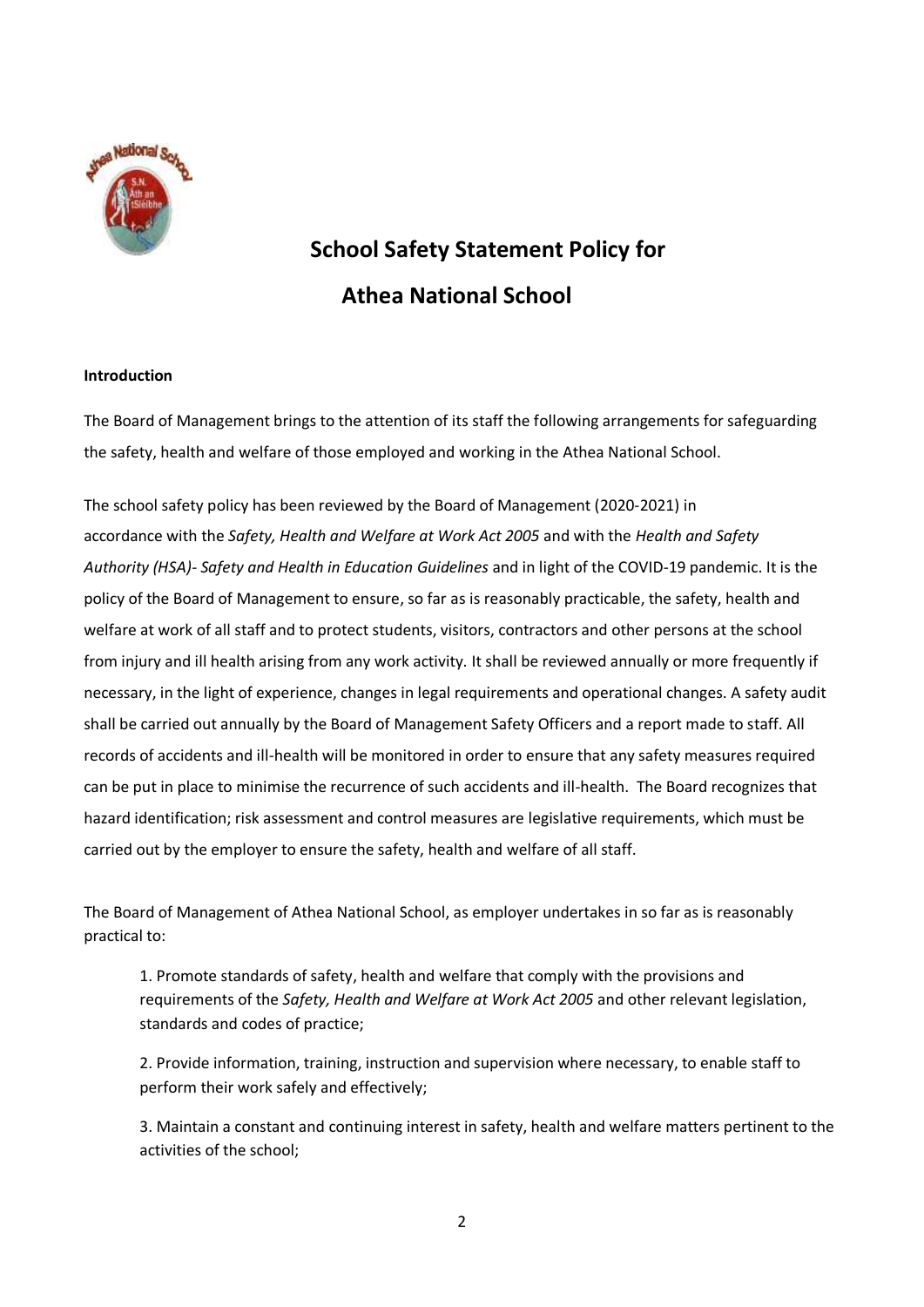4. Continually improve the system in place for the management of occupational safety, health and welfare and review it periodically to ensure it remains relevant, appropriate and effective;

5. Consult with staff on matters related to safety, health and welfare at work;

6. Provide the necessary resources to ensure the safety, health and welfare of all those to whom it owes a duty of care, including staff, students, contractors and visitors.

To these ends the Board is committed to ensuring the following;

- The design, provision and maintenance of all places in the school shall be safe and without risk to health.
- There shall be safe access to and from places of work.
- Plant and Machinery may be opened safely in so far as is possible.
- Work systems shall be planned, organised, performed and maintained so as to be safe and without risk to health.
- Staff shall be instructed and supervised in so far as is reasonably possible so as to ensure the health and safety at work of its employees.
- Protective clothing or equivalent shall be provided as is necessary to ensure the safety and health at work of its employees.
- Plans for emergencies shall be complied with and revised as necessary.
- This statement will be continually revised by the Board of Management as necessity arises, and shall be re-examined by the Board on at least an annual basis.
- Employees shall be consulted on matters of health and safety.
- Provisions shall be made for the election by the employees of a safety representative.

## **Relationship to Ethos:**

This policy has been drawn up in consultation with staff, parents' representatives and the Board of Management and with reference to the school's ethos;

'Our aim is to provide a happy, secure friendly learning environment where children, parents, teachers, ancillary staff and Board of Management work in partnership, where each individual is values, encouraged and respected for his / her uniqueness and facilitated to reach his / her full potential in a positive and supportive atmosphere'.

This document sets out the safety policy of the school and specifies the means to achieve that policy. The successful implementation of the policy requires the full support and active cooperation of all staff, students, contractors and visitors to the school. It is important to read the document carefully and understand your own role in the overall arrangements for health and safety in the school. Staff, parents and others are encouraged to put forward suggestions for improvements to the statement. This document should be considered in conjunction with other policies of the Board of Management, including;

- Critical Incident Policy
- Anti bullying policy,
- AUP policy,
- Administration of First Aid /Medicines policy
- Substance abuse policy.
- Dignity at work policy
- Child Protection Policy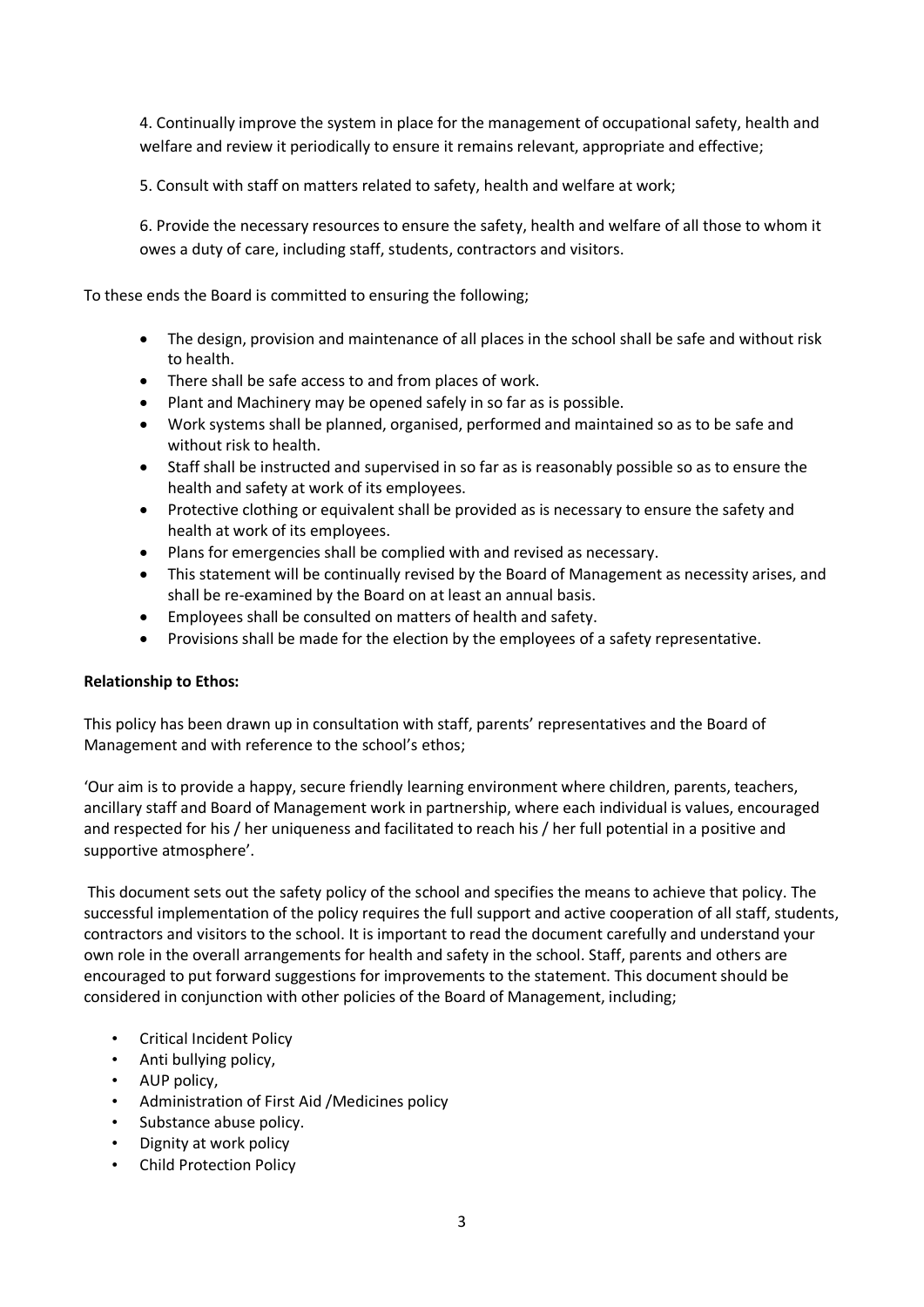## **Rationale**

The Board of Management recognises and accepts not only its statutory responsibilities but also its obligations as an employer to direct, manage and achieve, in so far as it reasonably possible, the safety, health, and welfare at work of every employee, pupil and visitor alike. The Board of Management believes that each employee accepts his or her legal and moral responsibilities for improving and maintaining safety, health and welfare in the workplace and for behaviour which does not jeopardise the individual's personal safety, health and welfare at work of that of others. The Board of Management of Athea N.S. recognises that its statutory obligations under legislation extends to employees, students, to any person legitimately conducting school business, and to the public.

## **School Profile**

Athea National School is a mixed school catering for pupils between 3 and 13 years of age. It is comprised of six mainstream classrooms and three Special Classes. It operates according to the rules of the Department of Education and Skills under the patronage of the Catholic Bishop of Limerick. A preschool is situated on the premises under Board of Management. At present there are 140 pupils on roll. The primary school staff consists of Principal Mrs. Margaret Watters and 12 teachers, eight specials needs assistants a cleaner and a caretaker. The Preschool consists of four staff. The school was built in 1921. From time to time other adults such as students, parents and coaches may work also work in the school. It is a single-storey school with a single storey extension, constructed in 2008. There is a tarmacadam schoolyard to the front and side of the school and astro-turf to the rear with a tarmacadam basketball court. The school leases the local parish hall for P.E and other activities. The hall is in across the road from the school. There are two wheelchair accessible toilets in the school and the entrance to the school is also wheelchair accessible. The statement applies to the use of the school buildings, schoolyard and parish hall.

## **Resources for Health, Safety and Welfare**

The following resources are in place within the school;

- Fire extinguishers break glass units and a fire alarm system is in place in the school and are maintained annually in line with fire safety guidelines.
- A stocked First Aid kit is stored in the hall exiting onto astro-turf and outside A.S.D. 2.
- There is a locked Medicine cabinet in the staffroom for emergency medications needed by some pupils.
- Policies regarding behaviour in the school and the schoolyard, bullying and administrations of medicines are in place in the school.
- New employees are given induction on the health and safety practices in the school.
- A number of staff are trained as occupational first aiders.
- Procedures are in place for the monitoring of visitors /workers to the school.
- Access to the school is carefully monitored and procedures are in place for the safe collection of children.
- The health and safety officer on the Board together with the principal/health and safety representative undertake safety audits and arrange for repairs as necessary.
- Fire drills are carried out regularly and pupils are instructed in the safe evacuation procedures.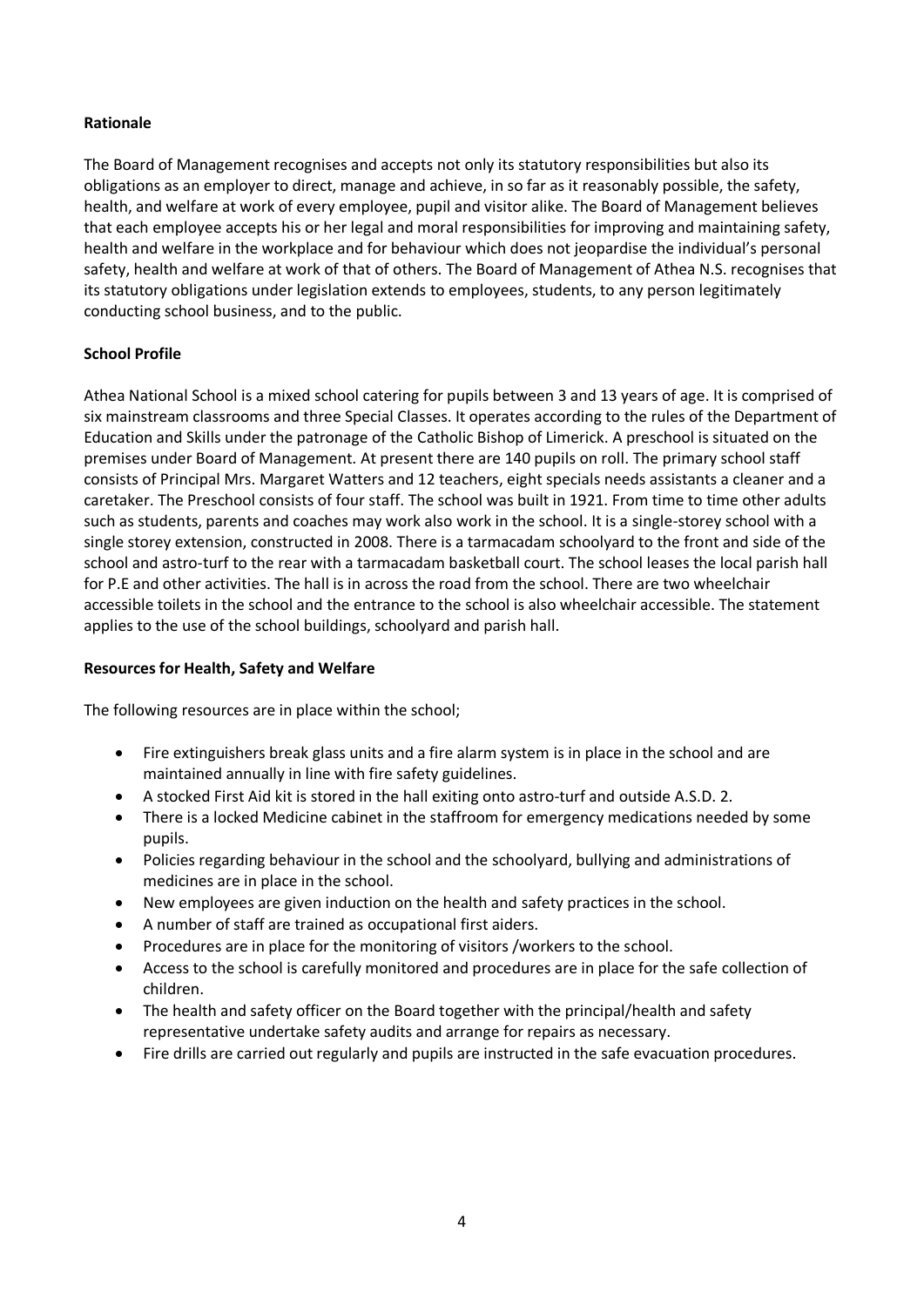#### **Roles and Responsibilities:**

The chart below shows the overall Safety Management structure and indicates the people with responsibilities for safety:



## **Board of Management (Safety officer)**

Overall responsibility for safety and health matters rests with the Board of Management and the Board has nominated one of its members, Mrs. Watters, as Safety Officer. This officer shall monitor safety generally and operation of safety procedures within the school. In addition, the Board will comply with its legal obligations as employer under the 2005 Act and will:

- Ensure that the school has written risk assessments and an up to date safety statement.
- Guide and advise on all health, safety and welfare at work matters.
- Ensure that safety procedures are adequately communicated to staff
- Review the implementation of the safety management system and the safety statement at least annually or when changes that might affect workers' safety, health and welfare occur.
- Set safety, health and welfare objectives.
- Receive regular reports on safety, health and welfare matters.
- Allocate adequate resources to deal with safety, health and welfare issues.
- Appoint competent persons as necessary, to advise and assist the board of management on safety, health and welfare at the school.
- Arrange for the appointment of a Safety Rep within the school.

#### **Principal**

In consultation with the safety officer (if different), the principal has responsibility for co-ordination of all safety and health matters including;

- Complying with the requirements of the 2005 Act;
- Managing safety, health and welfare in the school on a day-to-day basis
- Communicating regularly with all members of the school community on safety health and welfare matters. Bring any changes to the attention of staff.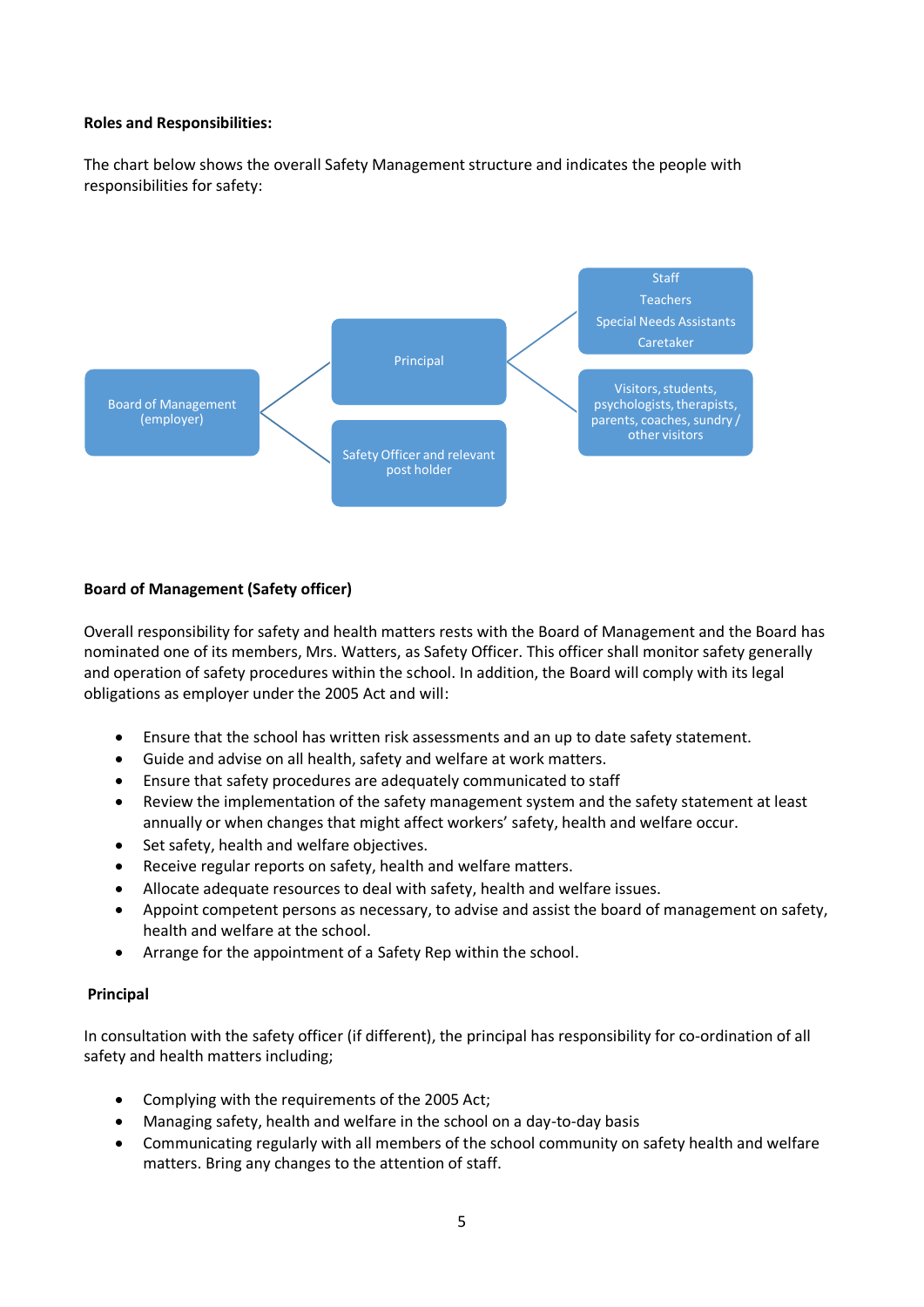- Ensuring all accidents and incidents are investigated and all relevant statutory reports completed
- Coordinating fire drills, training, etc. with the relevant post holder
- Ensuring that fire fighting equipment is tested annually.
- Carrying out safety audits with the safety officer and safety rep.
- Ensuring that all contracts provide a safety plan to the school before commencing work.

## **Relevant Post Holder/Safety Rep**

Mrs. Annemarie Horgan is the named Safety Representative in Athea National School. The responsibilities of the Safety Representative include;

- Organising fire drills on a regular basis and updating evacuation plan as necessary.
- Bringing to the attention of the Safety Officer any items of health and safety that need attention
- Ensuring an adequate supply of first aid kits for use on school trips. This is done in conjunction with the First Aid Officer, Mrs. Donna Nolan.
- As far as reasonably practicable, taking account of any representations made on the subject of safety by the employees.
- Supplying a copy of the Safety Statement, together with additional information or instructions as they become available, to all present and future staff.
- Affording all possible co-operation to inspectors and officials of the relevant bodies concerned with safety and health standards.

## **Employees**

Employees have a specific responsibility (section 13 of the safety and Welfare at Work Act, 2005) for their own safety and that of any person who may be affected by his/her acts or omissions while at work. All staff are required to;

- to take reasonable care for his/her own safety, health and welfare, and that of any person who may be affected by his/her acts or omissions while at work.
- co-operate with school management in the implementation of the safety statement;
- inform students of the safety procedures associated with individual subjects, rooms, yard, hall or tasks
- ensure that all activities are planned so that they may be carried out safely.
- check classroom/immediate work environment to ensure it is safe and free from fault or defect
- Ensure that all electrical appliances are turned off at the mains before going home.
- Co-operate with the employer and any other person to such extent as will enable the employer or the other person to comply with any of the relevant statutory provisions.
- Use in such a manner as to provide the protection intended, any appliance, protective clothing, convenience equipment or other means or thing provided (whether for own use alone or for shared use) for securing fire safety, health or welfare while at work.
- Report without delay, any health and safety issues or concerns to the school Health and Safety representative or Health and Safety officer on the Board of Management. Work according to the premise of; **Spot it, Sort it, Can't Sort it, Report it.**
- Never intentionally or recklessly interfere with or misuse any appliance, protective clothing, convenience, equipment or other means or thing provided in pursuance of any of the relevant statutory provisions or otherwise, for securing the safety, health or welfare of persons arising out of work activities..
- Attend such training as may be required by the Board of Management.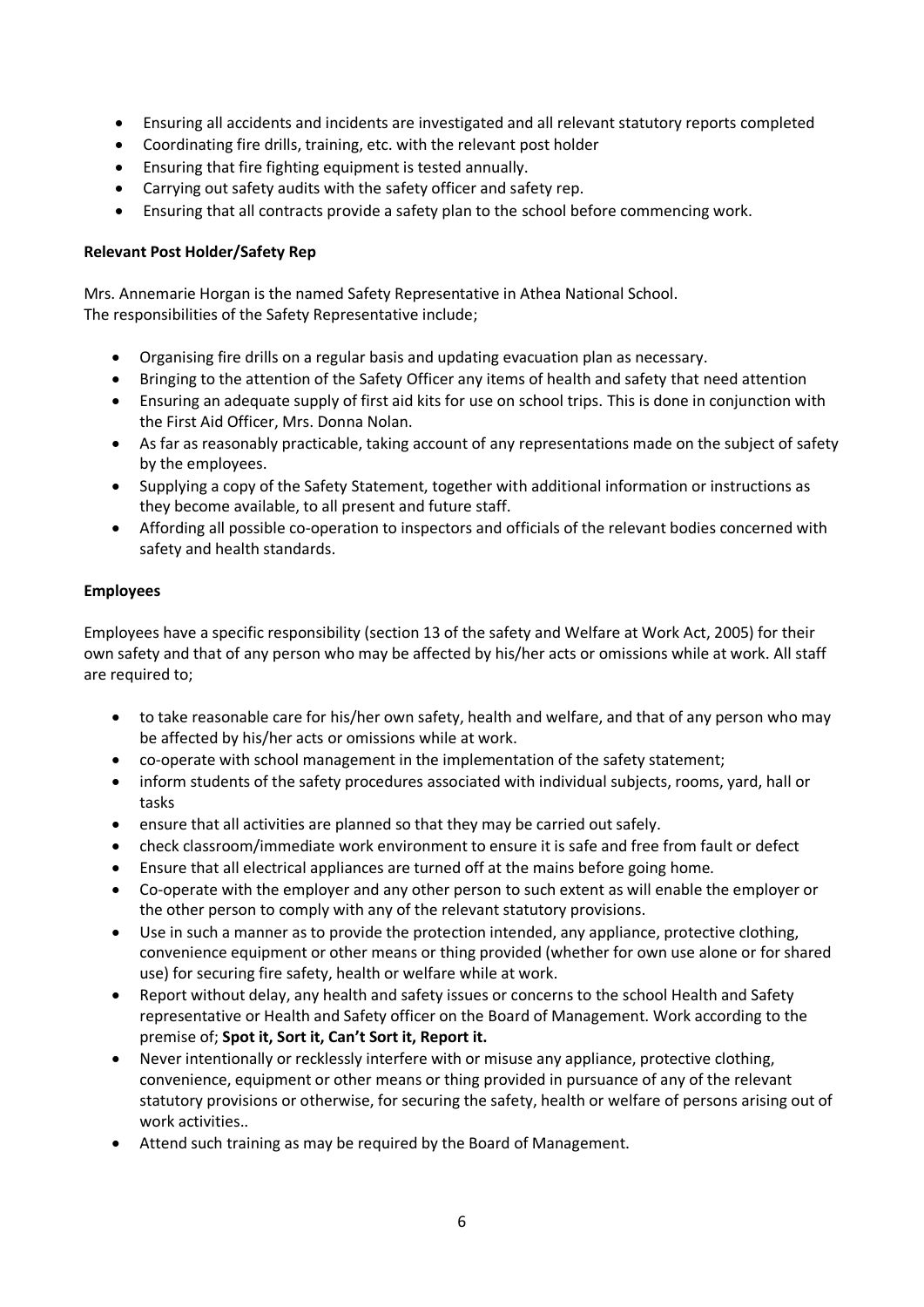Inform the principal if he/she is suffering from a health condition that adds to his/her own risk or that of others in the workplace.

## **Other school users**

Other school users such as students, parents, volunteers, visiting speakers, sales people and all other visitors must comply with school regulations and instructions relating to safety, health and welfare.

## **Large scale works contractors**

Contractors must comply with statutory obligations as designated under the *Safety, Health and Welfare at Work Act 2005*, the *Safety, Health and Welfare at Work (General Application) Regulations 2007* and any other relevant legislation such as the *Safety, Health and Welfare at Work (Construction) Regulations 2006*.

- The Board of Management will make available the relevant parts of the safety, health and welfare statement and safety file to any contractors working in the school on behalf of the school.
- The Board of Management will provide to contractors the school regulations and instructions relating to safety, health and welfare.
- Contractors must make available relevant parts of both their safety, health and welfare statement and risk assessments in relation to work being carried out
- Contractors must make available their public liability insurance certificates before commencement of work.
- If the school is sharing a workplace with a contractor it will co-operate and coordinate school activities in order to prevent risks to safety, health and welfare at work.

## **Short duration, low risk, single contractor works involving routine maintenance, cleaning, decorating or repair**

Where this work involves a single contractor and where there are no particular risks present and task duration will not exceed 30 working days or 500 person days, to comply with safety, health and welfare requirements and to ensure this type of work is carried out safely with minimal disruptions, the following key points should be followed:

- The board of management must ensure that the contractor is competent. This means that the contractor is suitably qualified and experienced and is registered. For instance, an electrician should be registered with the Register of Electrical Contractors of Ireland (RECI) or the Electrical Contractors Safety and Standards Association (ECSSA).
- The contractor and the principal will meet before the project commences to ensure communication links are established before work starts and throughout the contract. The contractor must advise the principal about the likely duration of the work, any possible hazards, and how these will be addressed. The contractor must also provide the principal with a copy of its safety statement including any relevant risk assessments for the project to be undertaken. Likewise the principal will advise the contractor about necessary precautions which need to be considered, particularly if work is being carried out during school time.

## **Substantial building works, (e.g. extension to school building):**

Where substantial building work lasting more than 30 days or 500 person days is being considered, the Board of Management take on the responsibility of "client". The client (Board of Management) will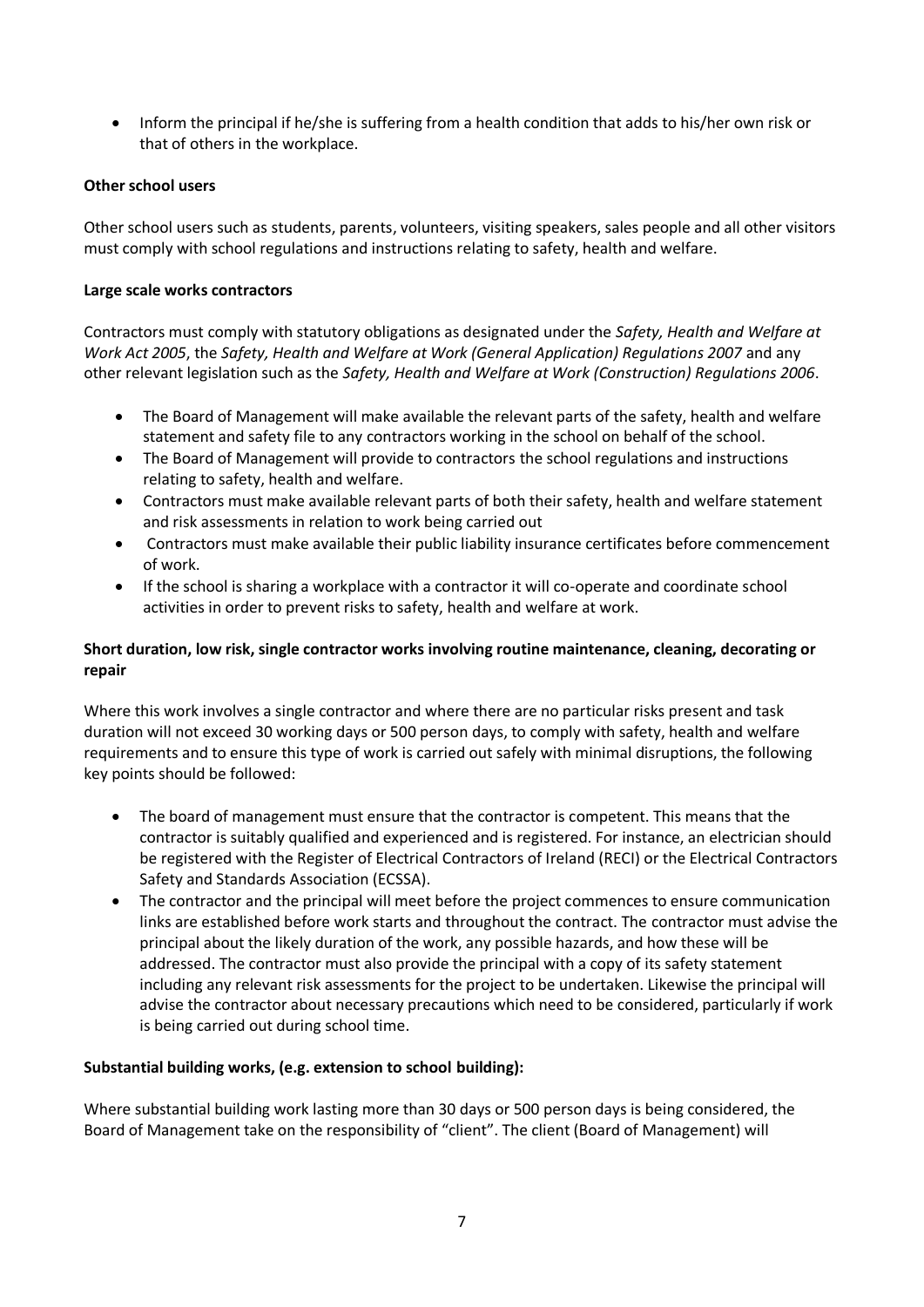- appoint, in writing before design work starts, a Project Supervisor for the Design Process (PSDP) who has adequate training, knowledge, experience and resources;
- appoint, in writing before construction begins, a Project Supervisor for the Construction Stage (PSCS) who has adequate training, knowledge, experience and resources;
- co-operate with the project supervisors and supply any necessary information;
- notify the HSA of the appointment of the PSDP on Approved Form AF1 "Particulars to be notified by the Client to the Health and Safety Authority before the design process begins";
- Retain and make available the safety file for the completed structure. The safety file contains information on the completed structure that will be required for future maintenance or renovation.

Prior to carrying out any construction work the board of Management, as client will familiarise itself with its legal health and safety responsibilities, as detailed in the Safety, Health and Welfare at Work (Construction) Regulations 2006. The Board of management will follow the advice laid down in the technical guidelines published by the Department of Education and Skills (See appendix)

## **Risk Assessment**

The Board of Management is committed to identifying and eliminating any hazards in the school through a risk assessment and annual audit. The Board will make use of advice available from such sources as the Department of Education, relevant national authorities such as the National Authority for Safety Health and Welfare at Work and Dublin Corporation Fire Prevention Section. Where necessary, competent consultants and bodies with special skills and services may be used for training and to augment the internal audits. The Board through its risk assessment will;

- Identify the risks
- Evaluate the risk in proportion to the hazard
- Put in place the appropriate control measure to eliminate or minimise the risk
- Consult with employees

A detailed risk assessment of the various areas within the school is included in the appendices. The board of management may delegate the task of completing the risk assessment to the appropriate person for example the individual teacher of each classroom. There is no need to consider every minor hazard or risk that we accept as part of our lives. A COVID-19 Risk Assessment has been added.

#### **Fire safety/emergency procedures**

A Fire and Emergency Plan has been prepared covering the building. A copy of the plan is attached to this safety statement. The plan sets out the main emergency safety arrangements including: -

- The layout of escape routes for the building
- The location of the assembly points
- The location of the fire fighting equipment
- Special fire safety features of the building
- The routine for the practice of fire drills
- The routine for fire equipment inspections
- In all classrooms and at strategic locations are posted showing the advised evacuation routes.
- An adequate supply of fire extinguishers is provided and correctly sited to meet statutory and insurance requirements. Fire extinguishers are capable of dealing with any type of fire. (See Appendix 1 for the location and inventory of fire extinguishers)
- All fire fighting equipment is inspected each year and is serviced by specialised contractors.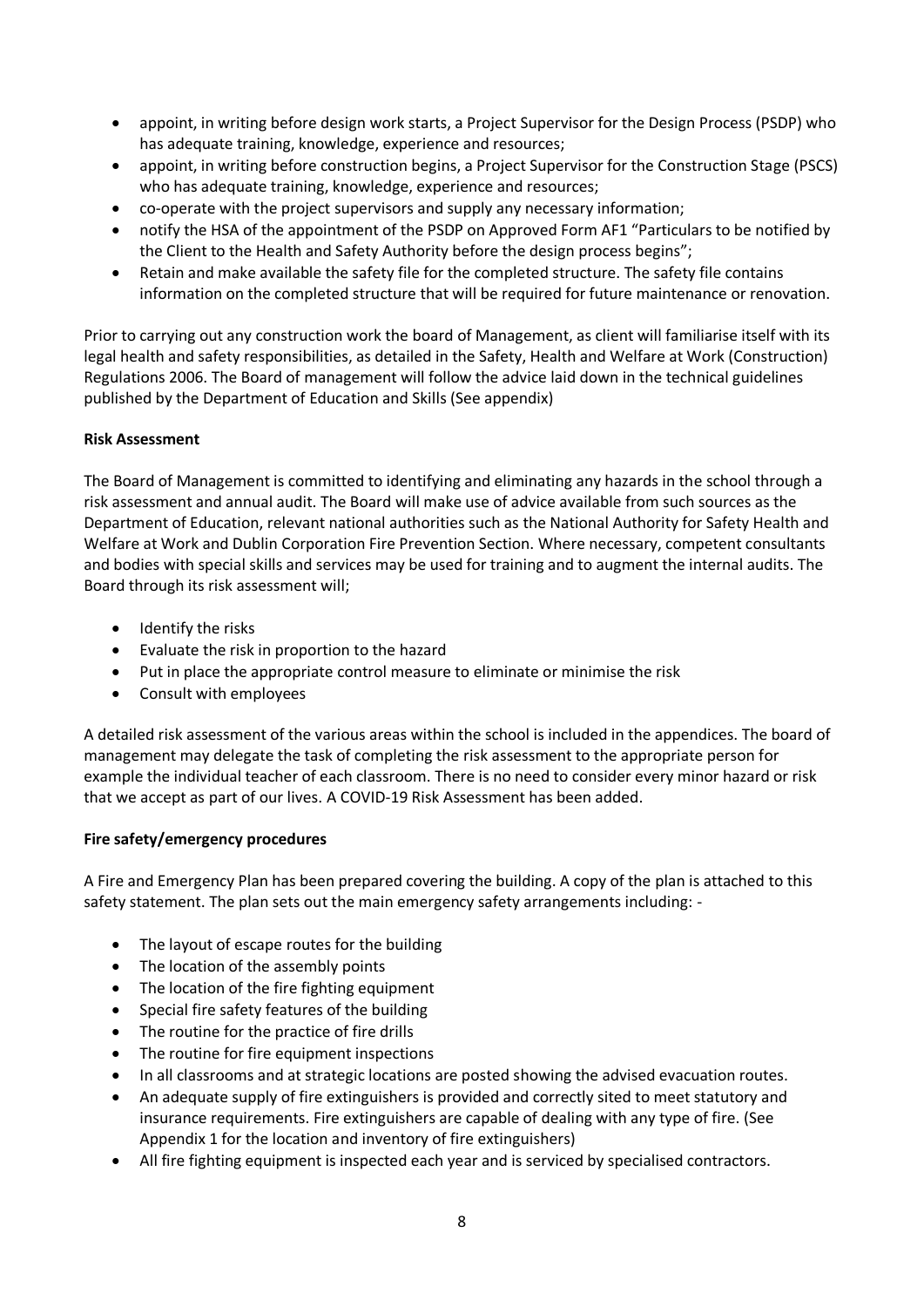- Instruction is given in the use of Fire Extinguishers for specific materials/sources of fire "Break Glass" units are provided at strategic locations to raise the alarm.
- Fire extinguishers are available in the staff room.
- All fire exits are clearly marked and are visible to visitors.
- Fire drill will be held during each term i.e. at least three times a year. An evacuation procedure has been prepared and is given to each employee. Employees are reminded to familiarise themselves with the procedures so that a fast and effective evacuation of the premises can be completed in the event of an emergency. This has been updated in line with our COVID-19 Policy.
- All electrical equipment to be unplugged or turned off outside hours of the approved use of the school. Teachers are responsible for their own classrooms.
- Assembly areas are designated outside the buildings
- In the event of evacuation, each teacher will account for the pupils/personnel at the assembly area
- Smoking anywhere in the school building or school grounds is prohibited.

## **First Aid**

Separate School Accident / Injury / First Aid (2020) and Administration of Medications Policy (2020) are in place in the school (see attached). Six of the teaching staff have been trained as occupational first aiders. Those who attended the most recent training (27<sup>th</sup> August 2020 & 17<sup>th</sup> October 2020) were Alice Walsh (Preschool), Donna Nolan (ASD 2), Bridget Sheehy (Room 1), Annemarie Horgan (Rooms 3 & 4) and Margaret Ahern (Rooms 5 & 6). In addition, basic first aid training is made available to all staff at regular intervals. There is a comprehensive First Aid Box available outside ASD 2, in the hall at the exit door to the astro-turf and in the staff-room to deal with minor injuries. The following is a list of essential supplies:- plasters, cotton bandage, tape, disinfectant, antiseptic wipes, scissors, magnifying Glass, tweezers. Disposable gloves must be worn at all times when administering First Aid as per First Aid and COVID-19 Policies. The Accountable Person (Mrs. Donna Nolan) as necessary replenishes the first aid kit in conjunction with Mrs. Horgan (Safety Rep).

## **Defibrillator**

A defibrillator is available in the staff room and is checked regularly. Six staff members (as above) have been trained in its use. The batteries are checked annually and replaced as necessary by the Accountable Person.

## **Infectious Diseases**

It is school policy to notify all infectious diseases to parents and staff. Risk will be minimised with adherence to sound principles of cleanliness, hygiene and disinfectant. Disposable gloves are provided for use in all first aid applications, cleaning jobs etc. Staff has been provided with separate toilets with hot water and cold water, a disposal unit and soap. A separate COVID-19 Policy is in the school (see attached) and is regularly reviewed. Two Isolation Rooms are designated and any children presenting with COVID-19 symptoms are brought to one of these rooms until an adult comes to the school to collect them. Pupils do not return to school until symptom free for 48 hours. Athea National School will follow HSE and gov.ie guidance should the need arise.

#### **Accident Reporting and Investigation**

All accidents/near misses to persons (staff/contractor/visitors), however slight, must be recorded on the appropriate accident form. The Principal will be informed within 24 hours of all accidents and where possible all other accident reporting will be completed before the end of the day on which the accident occurred.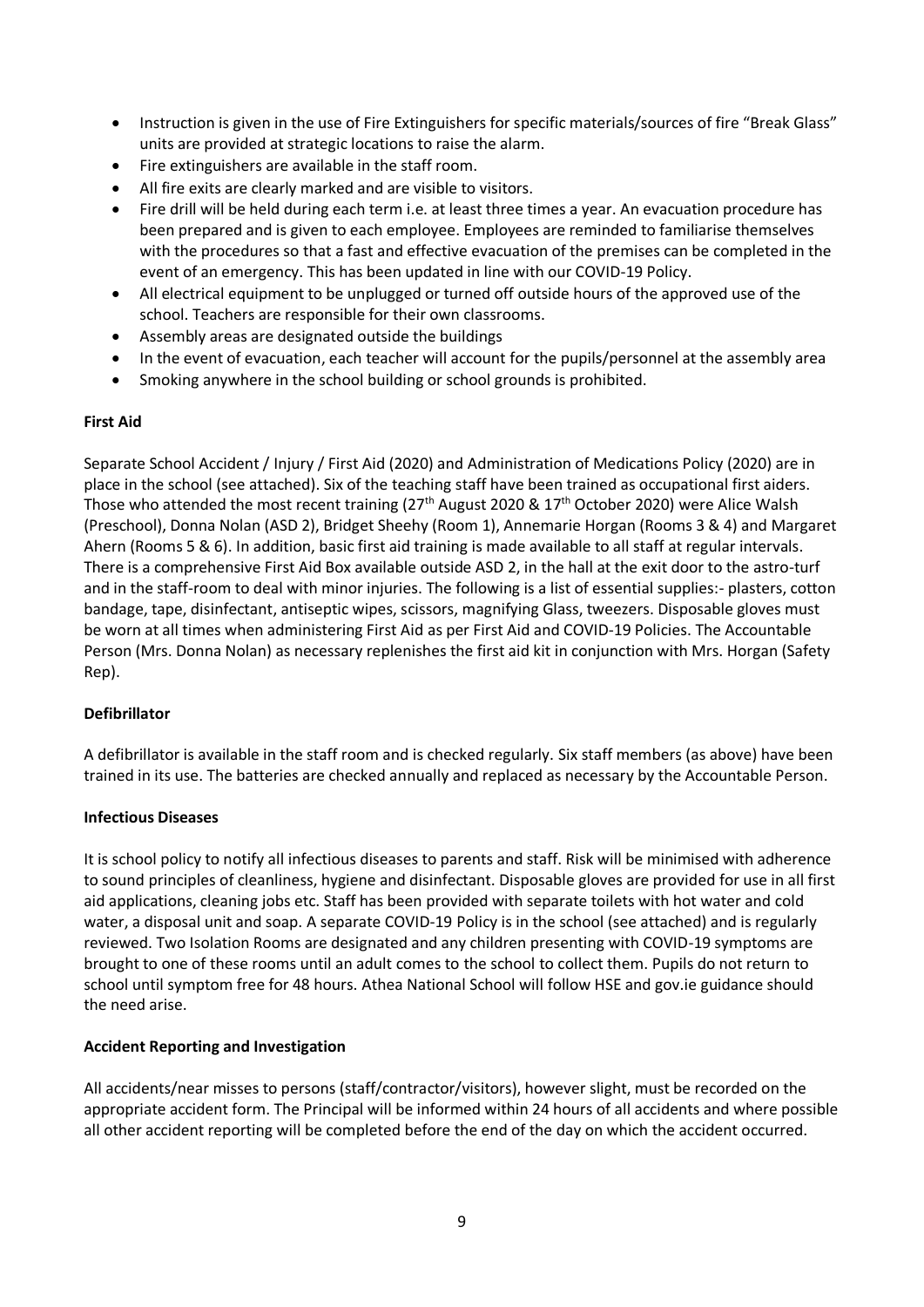All notification of accidents or dangerous occurrences to the enforcement authority (Health and Safety Authority) will be completed by the principal on Form IR1 or IR3 (https://www.hsa.ie/eng/). Note: An IR1 must be completed if a person is away from their place of work for 3 consecutive days or more after the day of the accident.

## **Accidents on the yard/in the hall/ in classrooms**

The teacher who is supervising should complete the accident form, detail any actions taken and where necessary determine the underlying causes of the accident and identify the appropriate corrective action to avoid a recurrence. Where necessary the appropriate form will be forwarded Allianz, the insurance broker for the school.

## **Safety Instruction and Training**

In accordance with legislation the Board of Management commits to providing instruction, training and supervision to its employees in relation to health and safety at work. All employees will be: -

- Advised of the nature and location of fire equipment and instructed on how it is safely operated (this instruction to include a practical demonstration of fire extinguishers)
- Notified of any changes in safety procedures.
- Advised of the health and safety requirements as part of their induction training.

A record will be kept of all safety training.

## **Electrical Appliances**

Electrical appliances, machinery and kitchen equipment should only be used by competent persons. Arrangements will be made for all electrical appliances to be checked on an annual basis by a competent person, i.e. a maintenance person, the supplier or his agent.

Before using any appliances, the user should check that: -

- All safety guards which are a normal part of the appliance are fitted and are in working order
- Power supply cables/leads are intact and free of cuts and abrasions
- Suitable undamaged fused plug-tops are used and fitted with the correct fuse.

## **Photocopiers/laminators/IWBs**

Staff should be careful when using any of the above as injury may occur from moving parts and hot elements inside protective covers.

## **Chemicals, Solvents, Detergents**

Members of staff using these materials should familiarise themselves with any hazard associated with the materials and precautions to be taken in the event of spillage, splashes etc. Hand sanitisers are supervised when used. Teachers clean tables with sprays before breaks as per COVID-19 Policy. All such materials will be stored in clearly identifiable containers bearing instructions and precautions for their use. They will be kept in a locked storage area and protection for their use will be provided. Contract cleaners are employed in the school and they provide their own supplies for cleaning. These are also kept in a locked area.

Staff is not allowed to attend the premises or carry out duties while under the influence of illicit drugs or alcohol. Any staff member found breaking this rule will be liable to disciplinary procedures up to and including dismissal.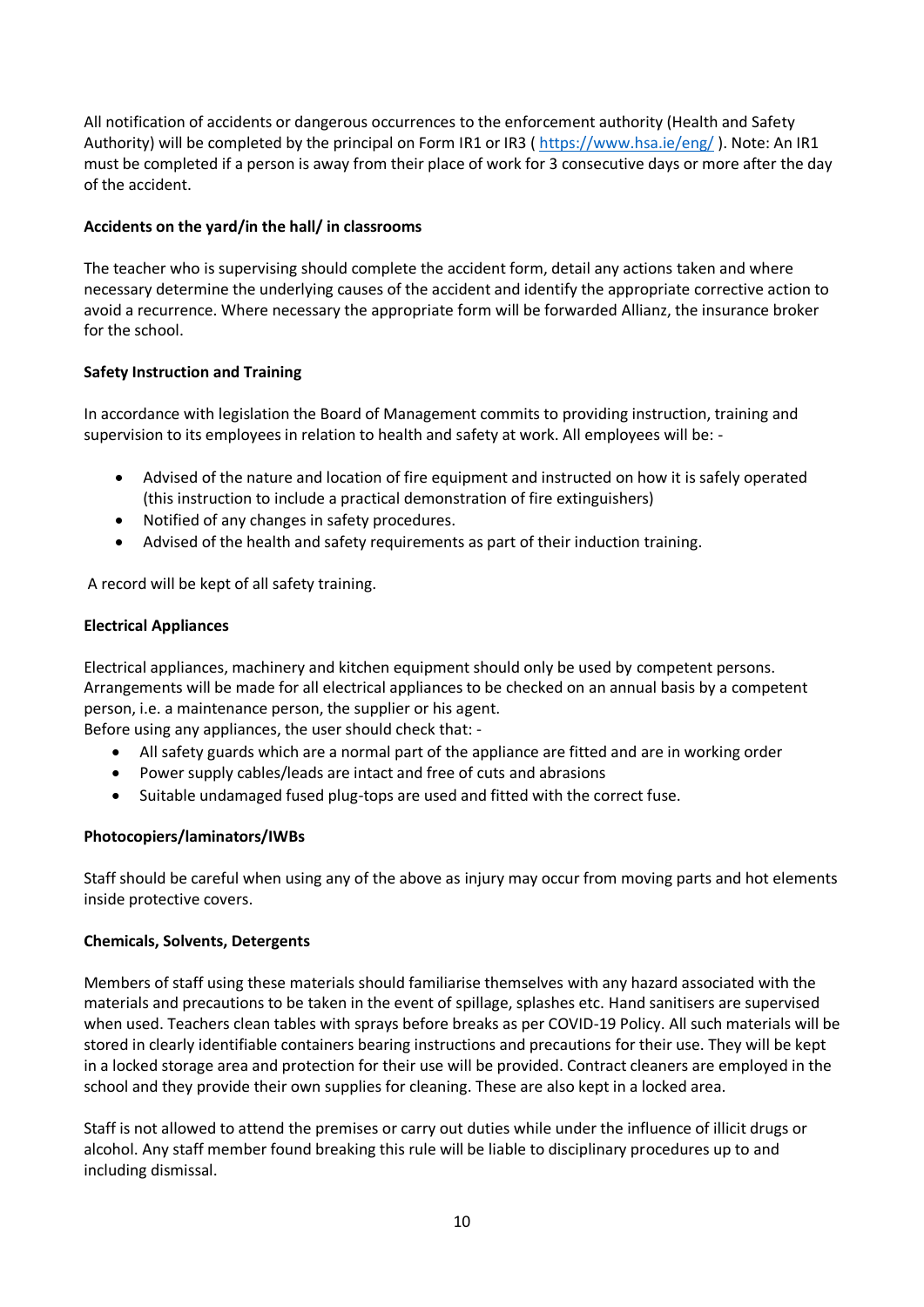#### **Consultation and Information**

It is the policy of the Board of Management of Athea N.S.to consult with staff in preparation and completion of hazard control forms, to give a copy of the safety statement to all present and future staff, and to convey any additional information or instructions regarding health, safety and welfare at work to all staff as it becomes available. Health, safety and welfare at work will be considered in any future staff training and development plans.

## **Welfare of staff**

To ensure the continued welfare of employees, a staffroom and facilities are provided. Staff should cooperate in maintaining a high standard of hygiene in these areas. Staff members using the fridges are expected to remove any perishable uneaten food at the end of each week.

A dignity in work policy is in place in the school and the Board of Management is committed to providing a work environment free from harassment of any kind. The Board will ensure that any allegations of harassment are fully investigated and will dealt with in a fair and objective manner. The Board acknowledges recent research by the ESRI that noted that stress, anxiety and depression are the second highest causes of work related illness in Ireland and are associated with the longest absence from work. Through the means of staff and peer support, Medmark and 11 Inspire (formally Carecall) staff will be supported through illness and or injury. In addition the school community will seek to develop a culture where a sense of belonging and connectedness is fostered.

## **Communication of Policy**

Hard copies of this policy will be on display in the staffroom and in the school offices. Copies of the policy will be given to all staff members and will also be available in electronic form. It will be published on the school website.

The Board of Management will undertake a review of health and safety issues annually and any changes will be communicated to staff. Information will also be disseminated using the public address system, Aladdin, the internal noticeboard in the staff room and the public address system. Parents and guardians will receive updates via school app and email.

## **Concluding Comment**

The Safety Statement has been based on conditions existing in the premises of the school at the time of writing. The Board of Management is committed to playing an active role in the implementation of this occupational safety, health and welfare policy and undertakes to review and revise it in light of changes in legislation, experience and other relevant developments.

Signed:Marie Gleeson

(Chairperson of Board of Management)

Date: 08/12/20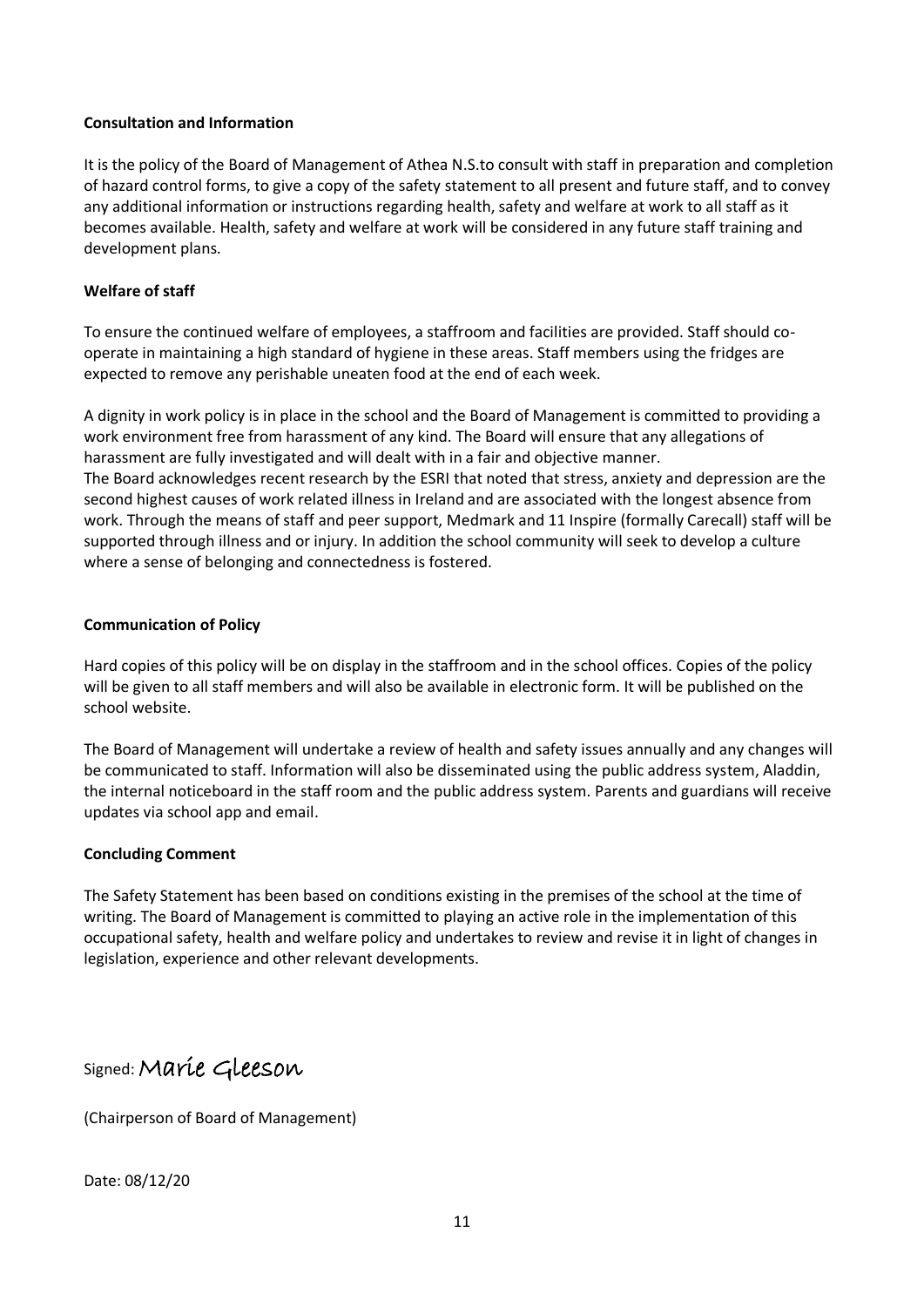#### **Location & Inventory of Fire Extinguishers**

Pre-school: Hallway directly outside door (powder). Exit route at that door. ASD Room 1: Exit door outside class (powder). Exit route at that door. Early Intervention: Same as ASD 2, in hall outside door. Exit route at that door. ASD 2: Hallway outside door (powder). Exit route via that door. Staff room: Extinguisher (carbon dioxide) and fire blanket Main entry hall : Extinguisher outside Room 1 door (powder) Room 1: Carbon dioxide , exit directly onto yard Room 2: Carbon dioxide , exit side of school Room 3: None, exit side of school Astro turf exit door: Extinguisher (powder) Room 4: Extinguisher near sink , exit main corridor Room 5: Extinguisher near sink exit main corridor Room 6: Extinguisher at exit door, exit main corridor End of hall, exit to play area: Extinguisher (powder)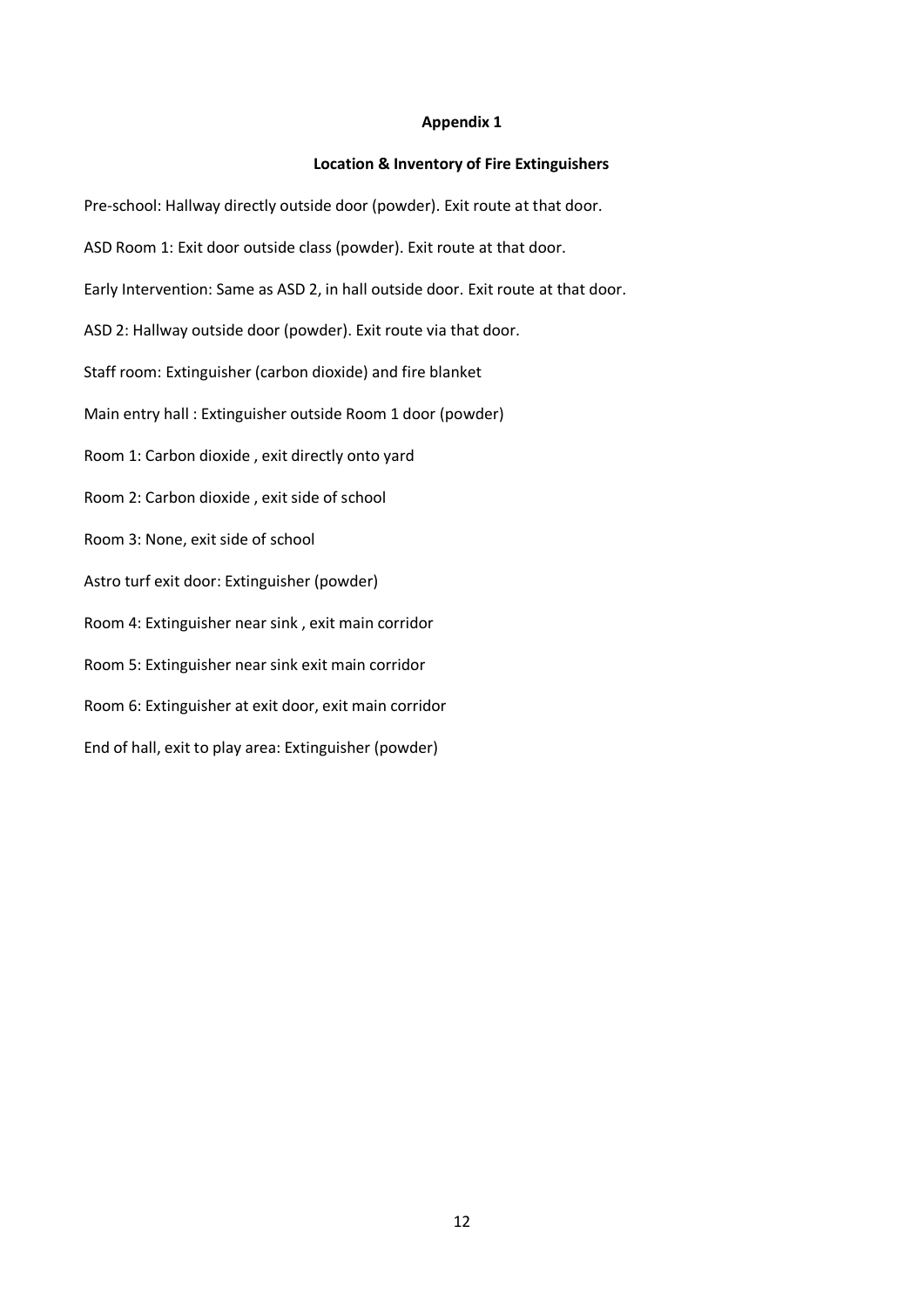## **Health and Safety Training**

| <b>Training</b>                      | Who?                           | <b>How often?</b> |
|--------------------------------------|--------------------------------|-------------------|
|                                      |                                |                   |
| <b>Induction training</b>            | All new staff                  | As necessary      |
| <b>Manual Handling</b>               | Caretaker, SNAs (as necessary) |                   |
| <b>Use of Fire Extinguishers</b>     | Selected staff                 | Every two years   |
| <b>Emergency Evacuation Training</b> | All staff                      | Annually          |
| <b>First Aid Training</b>            | Selected staff                 | Every two years   |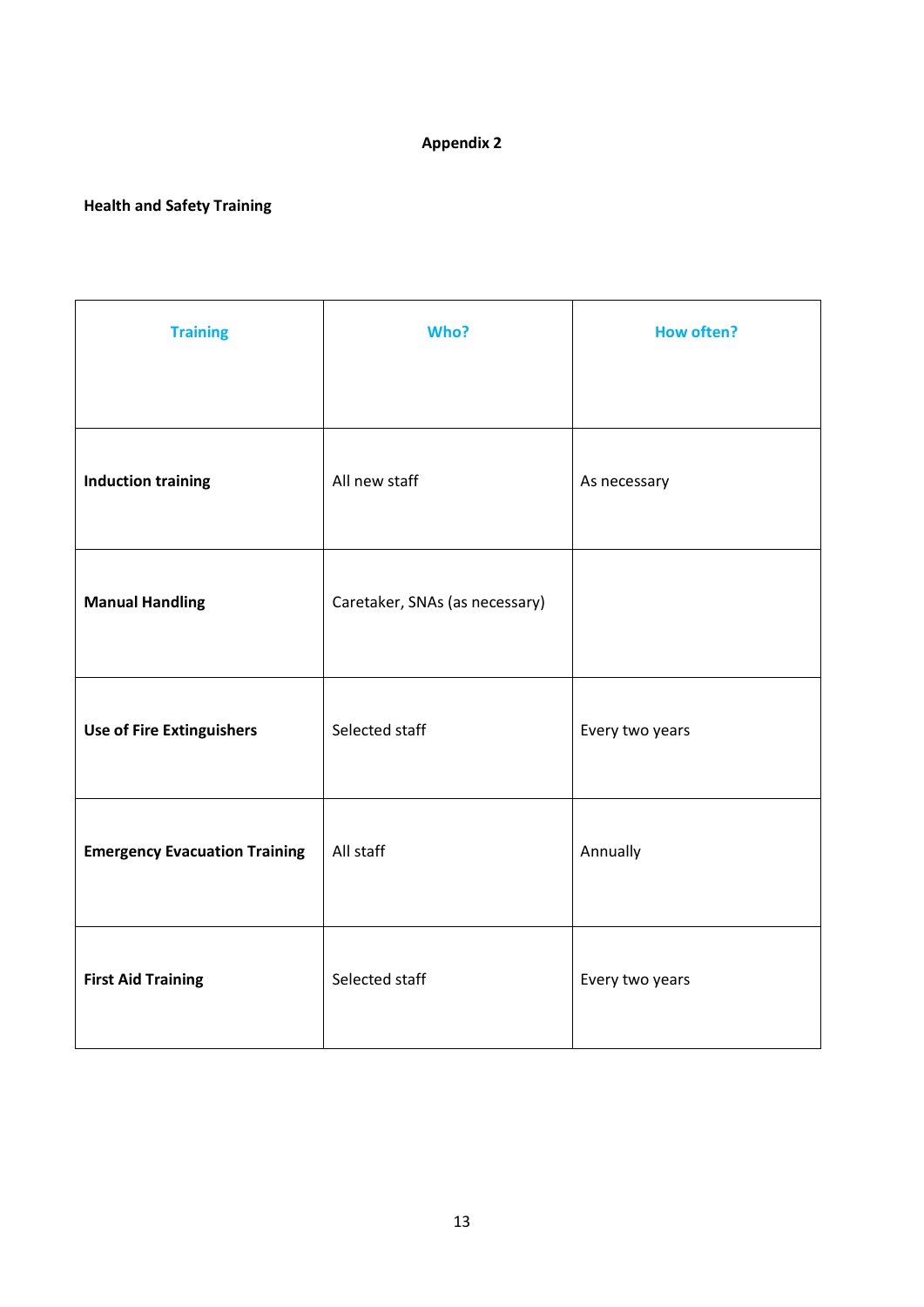#### **Classroom Hazards**

| <b>Hazards</b>           | <b>Risk</b>                           | <b>Risk</b><br>Rating | <b>Controls</b>                                                                                                                                                                                                                                            |
|--------------------------|---------------------------------------|-----------------------|------------------------------------------------------------------------------------------------------------------------------------------------------------------------------------------------------------------------------------------------------------|
| Spilled liquid           | Injury due to slip /<br>trip/fall     | н                     | Spills dealt with immediately<br>Absorbent materials located near high risk spill areas                                                                                                                                                                    |
| Slip / trip              | Injury from slip,<br>trip or fall     | H                     | High risk areas for slips, trips and falls are identified<br>and dealt with                                                                                                                                                                                |
| Equipment<br>stored away | Injury from slip,<br>trip or fall     | H                     | School equipment is stored tidily<br>School bags stored tidily<br>Pupil belongings on hooks or safely under desks<br>Floors and access routes are kept clear<br>Pupil belongings on hooks or safely under desks<br>Floors and access routes are kept clear |
| Floor mats               | Injury from slips,<br>trips and falls | H                     | Heavy mats are used as necessary<br>Mats and rugs are properly designed/fitted<br>Mats are recessed into flooring where possible<br>Weighted edges are used where possible or edges are<br>fixed in place                                                  |
| Wet area<br>(floors)     | Injury from slips,<br>trips and falls | H                     | All areas prone to constant wetting are identified<br>Sinks are kept clear to avoid overflow                                                                                                                                                               |
| Cables/flexes            | Injury from slips,<br>trips and falls | н                     | Electrical outlets sited to avoid trailing cables<br>No trailing cables and flexes                                                                                                                                                                         |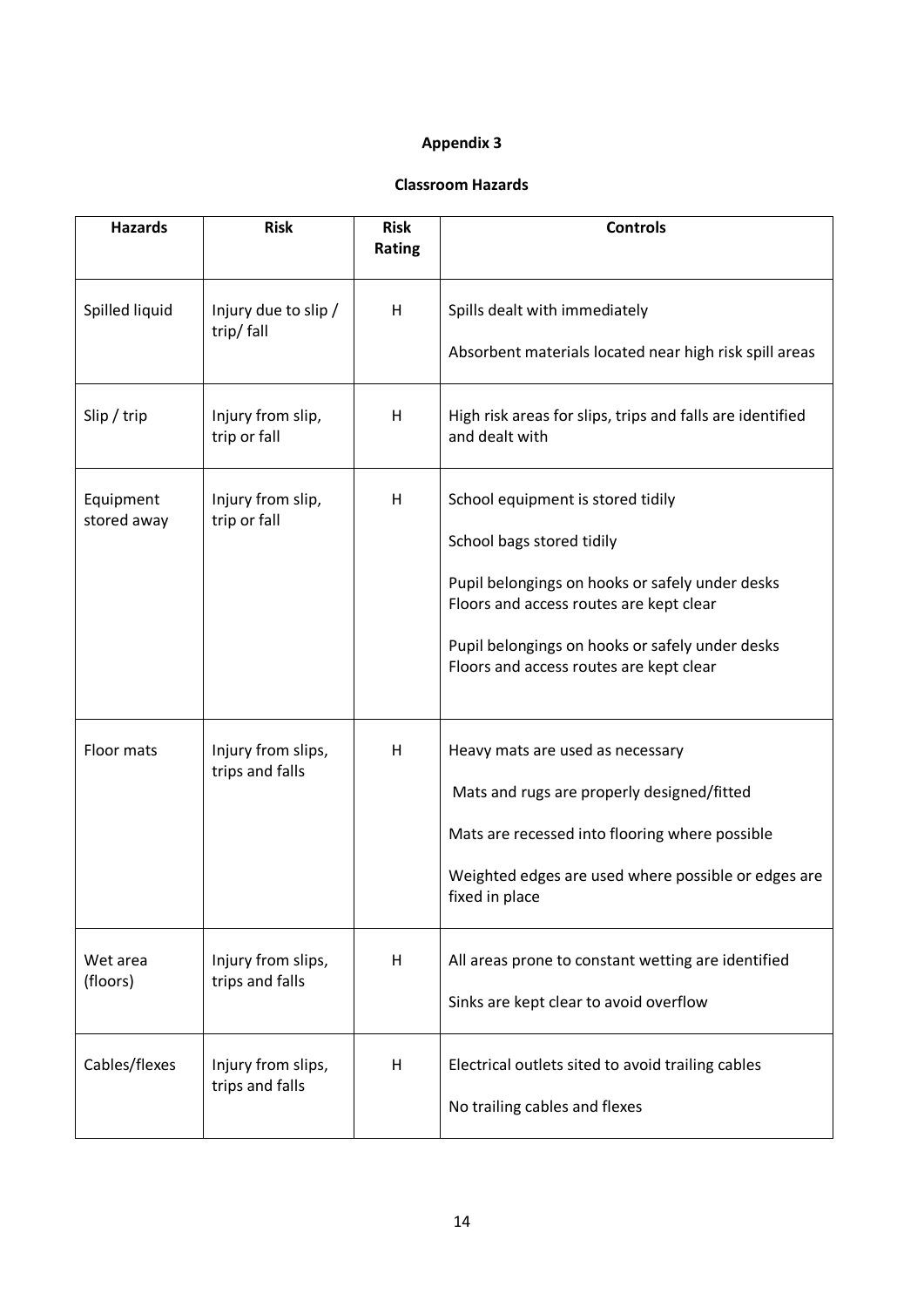| Damaged<br>flooring    | Injury from<br>slips, trips or falls                   | H | Poorly maintained or damaged floors or paving<br>identified Repairs carried out and steps taken to<br>prevent future damage                                                                                                                                                                                                                                                                                   |
|------------------------|--------------------------------------------------------|---|---------------------------------------------------------------------------------------------------------------------------------------------------------------------------------------------------------------------------------------------------------------------------------------------------------------------------------------------------------------------------------------------------------------|
| Floor cleaning         | Injury from slips,<br>trips and falls                  | H | Where wet cleaning, detergent is used and water is at<br>the right temperature<br>Excess liquid is removed to assist the floor drying<br>process.<br>As far as possible, the floor is cleaned until dry<br>A system is used to keep pedestrians away from wet/<br>moist floors, e.g. physical barriers<br>Cleaning is organised to provide dry paths through<br>areas being cleaned<br>Warning signs are used |
| Over used signs        | Injury from slips,<br>trips and falls                  | H | Where warning signs are used these are removed<br>when no longer required                                                                                                                                                                                                                                                                                                                                     |
| Shoes/footwear         | Injury from slips,<br>trips and falls                  | H | Suitable slip resistant footwear is worn as needed<br>Parents are reminded of the need to provide<br>adequate footwear<br>Children do not participate in PE without suitable<br>footwear                                                                                                                                                                                                                      |
| Damaged<br>furniture   | Falls and related<br>injuries                          | H | Broken furniture removed from service until repaired<br>or replaced                                                                                                                                                                                                                                                                                                                                           |
| Liquid<br>spills/burns | Liquid spills, burns                                   | H | All staff members utilise covered travel mugs/ flasks<br>Students remain seated and are requested to exercise<br>due caution when having hot drinks for lunch<br>Pupils are not allowed to eat in unsupervised<br>classrooms                                                                                                                                                                                  |
| Defective<br>electrics | <b>Electrocution Fire</b><br>Burns from hot<br>surface | H | Defective electrical equipment shall be clearly<br>identified, labelled as out of use, and stored                                                                                                                                                                                                                                                                                                             |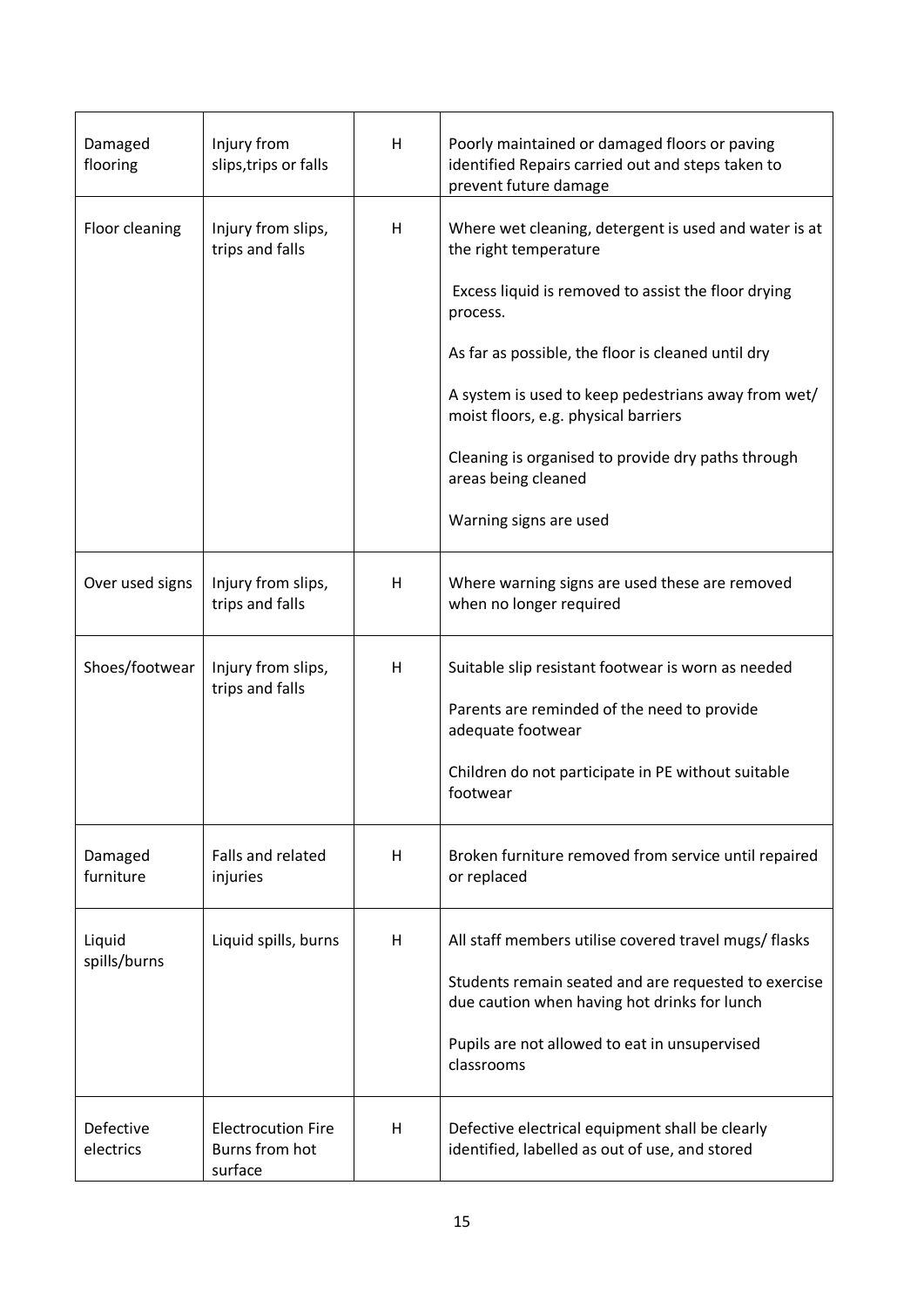|               |                  |   | Visual checks carried out as follows to prevent                |
|---------------|------------------|---|----------------------------------------------------------------|
|               |                  |   |                                                                |
|               |                  |   | accidental use.                                                |
|               |                  |   |                                                                |
|               |                  |   | Tools/appliance                                                |
|               |                  |   | • On/off switch is working correctly                           |
|               |                  |   | . No signs of damage to casing                                 |
|               |                  |   | . No loose parts or missing screws                             |
|               |                  |   | • Live parts are properly guarded so as not to be              |
|               |                  |   | inadvertently accessible                                       |
|               |                  |   | Cables Securely anchored to the plug with no signs of          |
|               |                  |   | cuts, frays, brittleness, leads kinked or coiled, taped        |
|               |                  |   | joints, overloading (overheating indicated by colour           |
|               |                  |   | change or smell), cable cores not externally visible           |
|               |                  |   | Plug                                                           |
|               |                  |   | Securely anchored, no sign of cracked casing,                  |
|               |                  |   | overheating, loose or bent pins                                |
|               |                  |   |                                                                |
|               |                  |   | <b>Socket outlet</b>                                           |
|               |                  |   | No cracks or damage or sign of overheating Report              |
|               |                  |   | defects to caretaker and principal to ensure all items         |
|               |                  |   | are repaired or replaced.                                      |
|               |                  |   |                                                                |
| Sharp objects | Cuts/lacerations | н | Childrens scissors used in all classrooms.                     |
|               |                  |   | Pupils are instructed in safe use of scissors, knives,         |
|               |                  |   | cutters and staplers.                                          |
|               |                  |   |                                                                |
|               |                  |   | Knives, cutters and scissors checked for damaged               |
|               |                  |   | blades or handles once per term and disposed of if<br>damaged. |
|               |                  |   |                                                                |
|               |                  |   | Knives, cutters and scissors counted out to students           |
|               |                  |   | and counted back in at end of class.                           |
|               |                  |   | Knives are washed in sink separately from other items          |
|               |                  |   | of equipment and never left soaking in sink.                   |
|               |                  |   |                                                                |
|               |                  |   | Knives, cutters and scissors stored separately to other        |
|               |                  |   | equipment.                                                     |
|               |                  |   |                                                                |
| Fumes from    | Respiratory      | H | When choosing chemical cleaners for use in the                 |
| paint/glue    | irritation and   |   | classroom the least hazardous product is purchased.            |
|               | problems         |   |                                                                |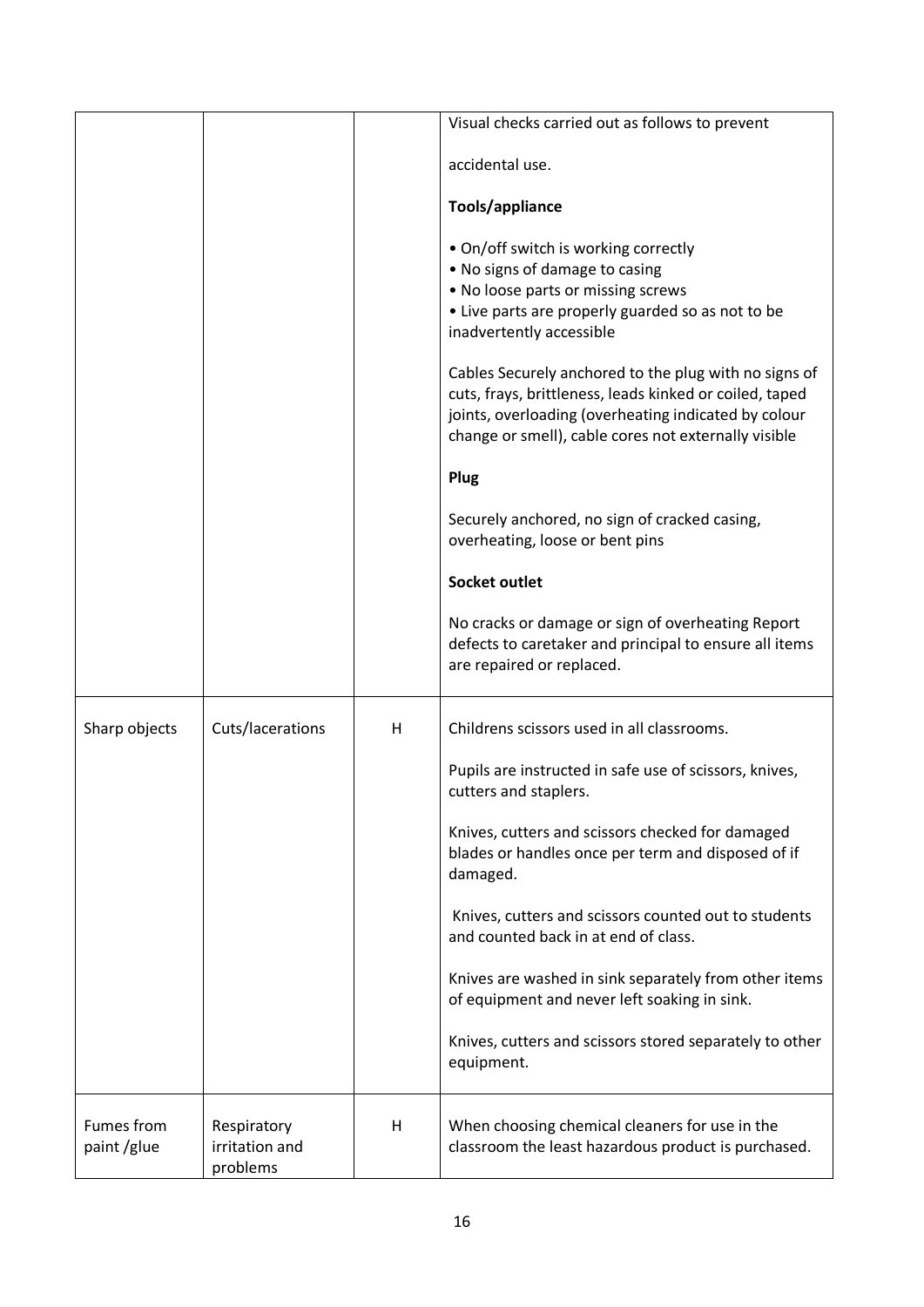|                                 |       |   | Relevant employees are aware of the hazards and<br>precautions that must be taken when using chemical<br>products/materials, and have access to Safety Data<br>Sheet (SDS)<br>Chemical products/materials are labelled and stored<br>safely in accordance with Safety Data Sheet (SDS)<br>requirements |
|---------------------------------|-------|---|--------------------------------------------------------------------------------------------------------------------------------------------------------------------------------------------------------------------------------------------------------------------------------------------------------|
| Accessing high<br>windows       | Falls | M | Window pole or step ladder used to open windows at<br>height that do not have opening mechanism at<br>ground level                                                                                                                                                                                     |
| Accessing high<br>noticeboards. | Falls | М |                                                                                                                                                                                                                                                                                                        |

## **General Considerations**

| <b>Hazards</b>                                           | <b>Risks</b>                                 | <b>Risk</b><br>Rating | <b>Controls</b>                                                                                                                                                                                                                                                                                                                                                                                                                                   |
|----------------------------------------------------------|----------------------------------------------|-----------------------|---------------------------------------------------------------------------------------------------------------------------------------------------------------------------------------------------------------------------------------------------------------------------------------------------------------------------------------------------------------------------------------------------------------------------------------------------|
| <b>Defective</b><br>portable<br>electrical<br>appliances | <b>Burns Electric</b><br>shock Electrocution | H                     | See 'Classroom - No. 3 Portable Electrical Appliances'                                                                                                                                                                                                                                                                                                                                                                                            |
| Solvents and<br>flammable<br>materials                   | Asphyxiation,<br>Explosion, Fire             | H                     | Solvents and flammable materials are stored in metal<br>cabinets. See 'General School Risk Assessments - No. 12<br>Fire (Classroom)'                                                                                                                                                                                                                                                                                                              |
| <b>Electrical faults</b>                                 | Electrocution<br><b>Electric shock Fire</b>  | H                     | Equipment checked prior to use for faults<br>Electrical sockets not overloaded<br>All electrical faults reported to designated person.<br>Defective electrical equipment shall be clearly identified,<br>labelled as out of use and stored separately to prevent<br>accidental use.<br>Report defects to person in control of the workplace to<br>ensure all items are repaired or insert 'See Classroom<br>No. 3 Portable Electrical Appliances' |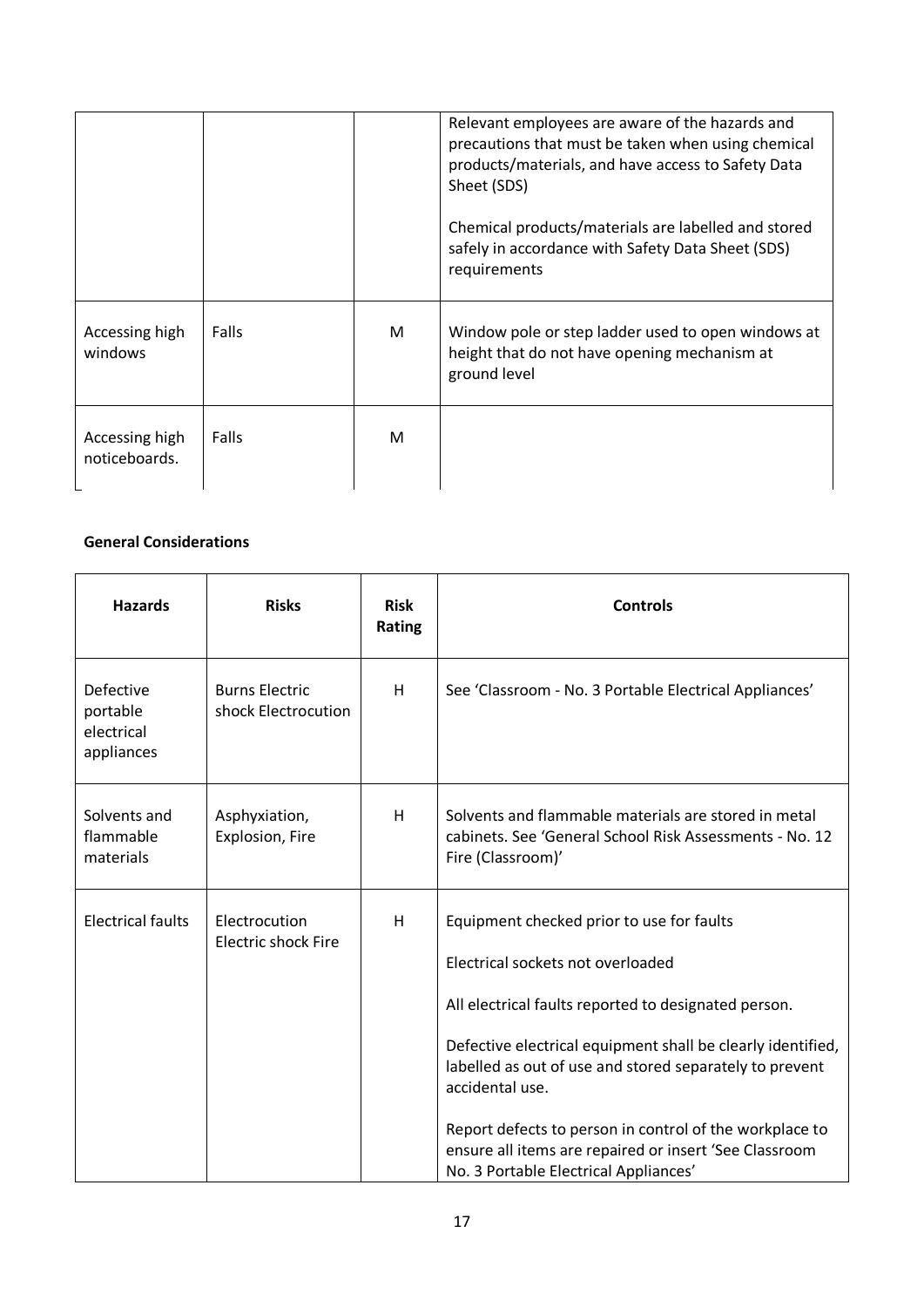| Restricted<br>access/egress        | Delays in exiting<br>building safely in<br>the event of a fire | н | Fire exit doors (including those located in classroom or<br>office) checked weekly to ensure they open properly<br>Exit routes kept free from obstruction School emergency<br>evacuation plan has been developed which covers all<br>areas, processes and identifies those people who may<br>be at special risk e.g. visually impaired or those working<br>in noisy environments.<br>This plan has been brought to the attention of school<br>users on a regular basis |
|------------------------------------|----------------------------------------------------------------|---|------------------------------------------------------------------------------------------------------------------------------------------------------------------------------------------------------------------------------------------------------------------------------------------------------------------------------------------------------------------------------------------------------------------------------------------------------------------------|
| Fire - Access/<br>Egress           | Death or injury                                                | н | All fire doors are marked with 'Fire door, keep closed'<br>safety sign<br>All fire doors are be fitted with an automatic selfclosing<br>device (See Building Regulations 2006, Technical<br><b>Guidance Document B, Fire Safety)</b>                                                                                                                                                                                                                                   |
| Fire                               | Fire causing death<br>or injury                                | н | Fire extinguisher(s) in place, suitable for the fire type<br>and serviced annually (at least 1 x 5 kg CO2 extinguisher)<br>All staff know how to raise the alarm and contact the<br>emergency services.<br>They should also receive training on how to use fire<br>extinguishers and fire blankets                                                                                                                                                                     |
| Poor lighting                      | Slips, trips, falls                                            | H | External lighting is adequate and is switched on when<br>evening events are planned such as meetings,<br>parent/teacher meetings, school used by clubs or<br>societies                                                                                                                                                                                                                                                                                                 |
| Broken glass                       | Cuts                                                           | M | Broken glass should be removed. Replacement glass will<br>be installed in buildings at the earliest opportunity                                                                                                                                                                                                                                                                                                                                                        |
| Slippery<br>walkways due<br>to ice | Slips, trips, falls                                            | M | Caretaker applies salt or grit in icy weather Grit or salt<br>available for walkways which are prone to ice<br>Pupils line up at the front of the building if the yard is<br>dangerous                                                                                                                                                                                                                                                                                 |
| Person being                       | Injury                                                         | H | Assembly points for emergency evacuations are clearly                                                                                                                                                                                                                                                                                                                                                                                                                  |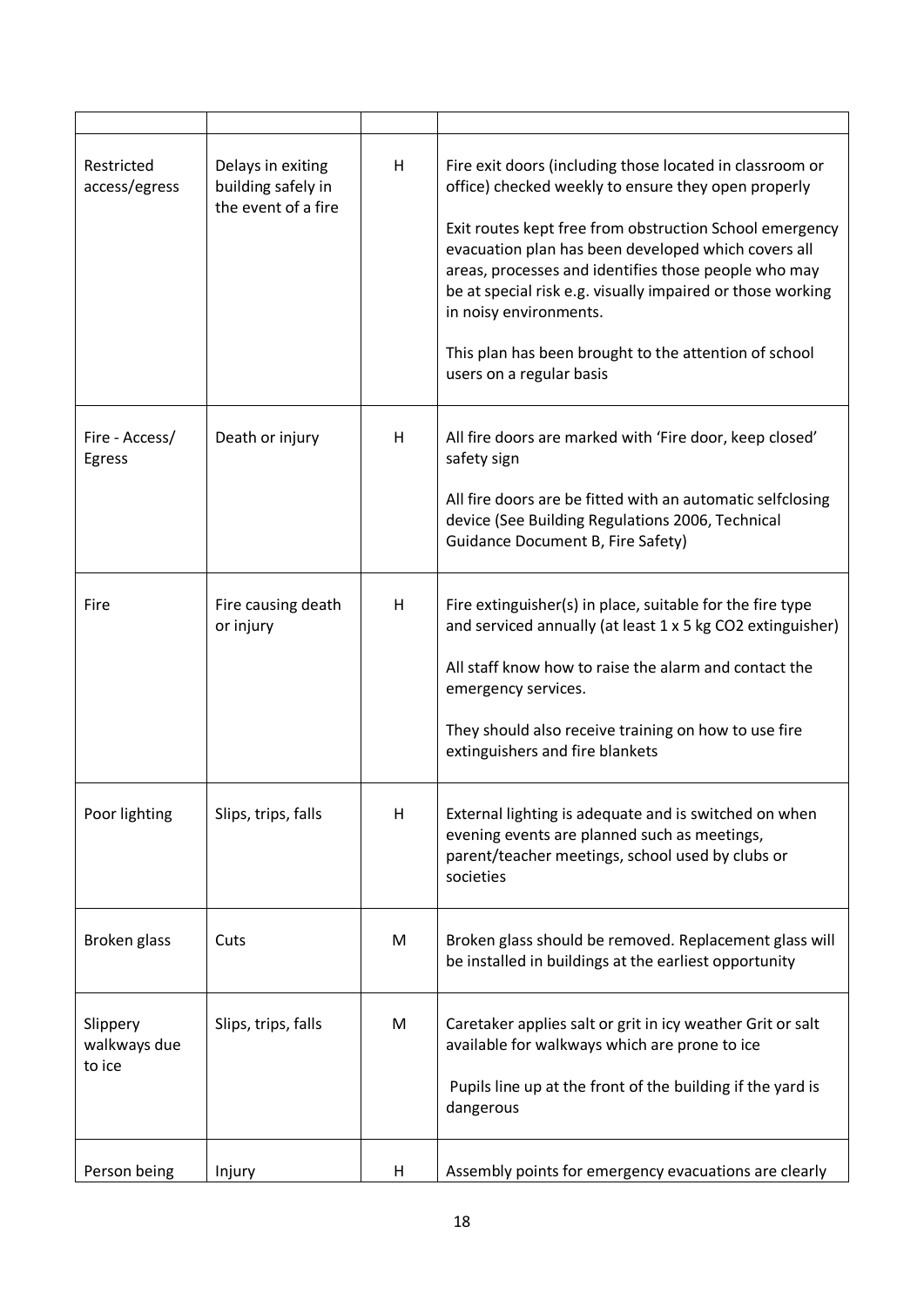| struck by<br>vehicle                                                                   |                                                            |   | marked and are not located in an area likely to be<br>required by the emergency service<br>There are no vehicles allowed in the schoolyard except<br>for deliveries.<br>There are controls in place around appropriate times<br>for visiting vehicles deliveries and collections |
|----------------------------------------------------------------------------------------|------------------------------------------------------------|---|----------------------------------------------------------------------------------------------------------------------------------------------------------------------------------------------------------------------------------------------------------------------------------|
| Handrails/steps                                                                        | Slips, trips, falls                                        | H | All steps have handrail on one side where necessary.<br>All steps from the yard are railed off                                                                                                                                                                                   |
| Doors requiring<br>excessive force<br>to open or close                                 | Person being hit by<br>the door /hand<br>injuries          | H | Operation of fire doors checked - See 'General School<br>Risk Assessments - No. 12 Fire (general classrooms and<br>offices)'                                                                                                                                                     |
| Trip hazards<br>including mats,<br>broken tiles,<br>holes in floor,<br>trailing cables | Delayed escape in<br>event of a fire or<br>other emergency |   | Delayed escape in event of a fire or other emergency                                                                                                                                                                                                                             |

## **COVID-19 hazards**

| The school has identified the<br>following risks in Athea<br><b>National School</b>                            | <b>Risk Level</b> | The school has the following<br>procedures in place to address the<br>risks identified in this assessment |
|----------------------------------------------------------------------------------------------------------------|-------------------|-----------------------------------------------------------------------------------------------------------|
| Too many pupils / parents<br>➤<br>gathering at school, in<br>mornings, after pre-school and<br>in the evenings | H                 | School is open at 09:10<br>Staff to meet parents and child in the<br>➤<br>mornings                        |
| ➤<br>Parents congregating before<br>09:10 in the yard                                                          | H                 | Pupils and staff encouraged to walk /<br>cycle to school<br>Lower gate open for preschool to access       |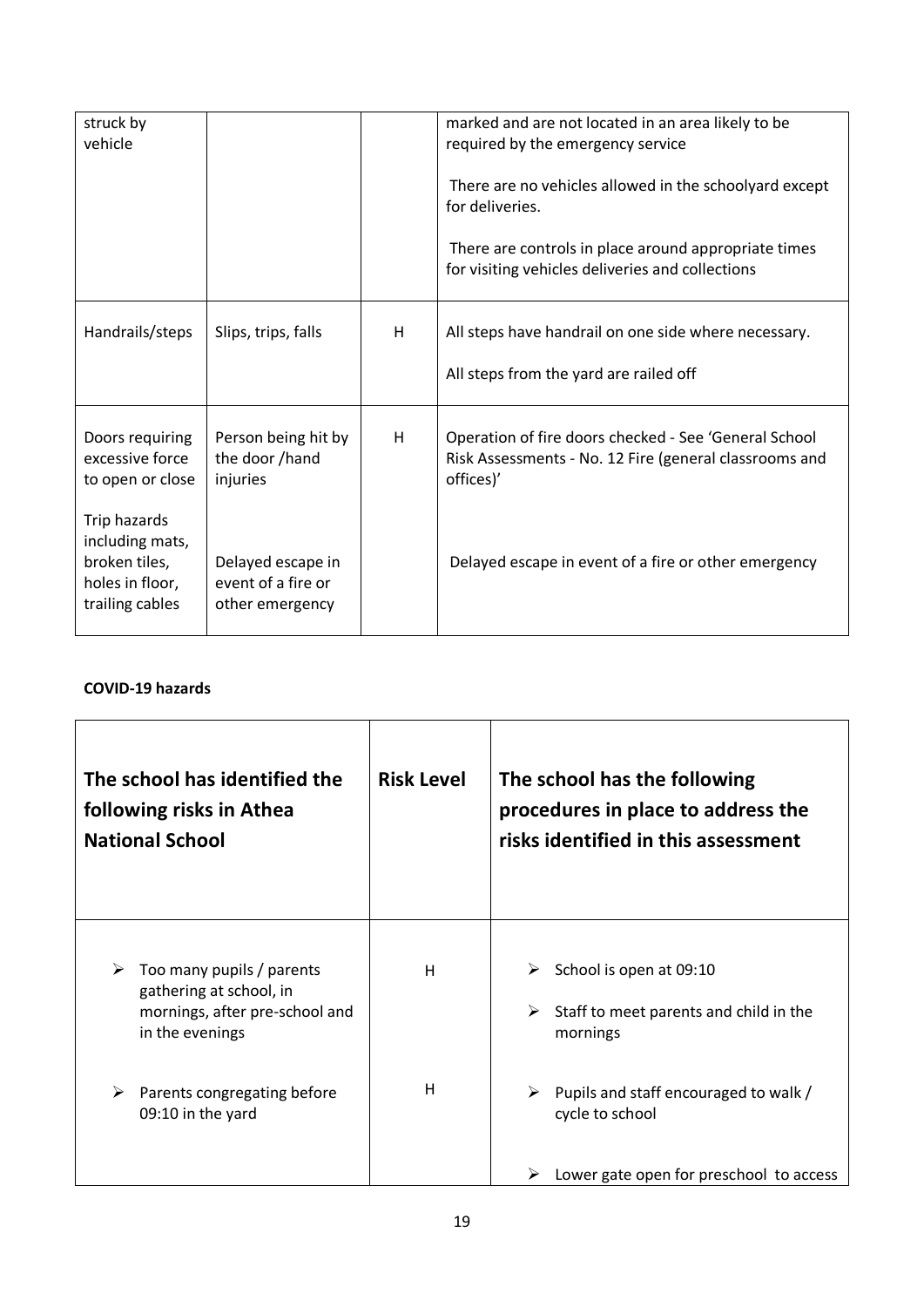|                        |   | back door                                                                                         |
|------------------------|---|---------------------------------------------------------------------------------------------------|
|                        |   |                                                                                                   |
|                        |   | Middle door open to facilitate special<br>➤<br>classes                                            |
|                        |   | Bins removed to facilitate entry points<br>➤                                                      |
|                        |   | Classes exit one by one in the evening<br>➤                                                       |
|                        |   | Communication made to any parent who<br>➤<br>arrives early and congregates in yard                |
|                        |   | $\blacktriangleright$<br>One way system clearly marked in<br>corridors                            |
|                        |   | Side gates for rooms 2 and 3<br>➤                                                                 |
|                        |   |                                                                                                   |
| Cleaning of the school | H | Cleaning increased by increasing number<br>➤<br>and frequency of cleaners.                        |
|                        |   | Deep clean before return to school.<br>≻                                                          |
|                        |   | Daily cleaning by cleaners                                                                        |
|                        |   | $\triangleright$ Teachers / SNAs clean own work station<br>and any equipment used (computer etc.) |
| Visitors to school     | H | Strictly limited unless absolutely<br>➤<br>necessary                                              |
|                        |   | Front door is locked no later than 09:40<br>⋗                                                     |
|                        |   | Visitors must have pre appointment<br>➤<br>made                                                   |
|                        |   | Contact log must be filled in by all<br>➤<br>visitors to school                                   |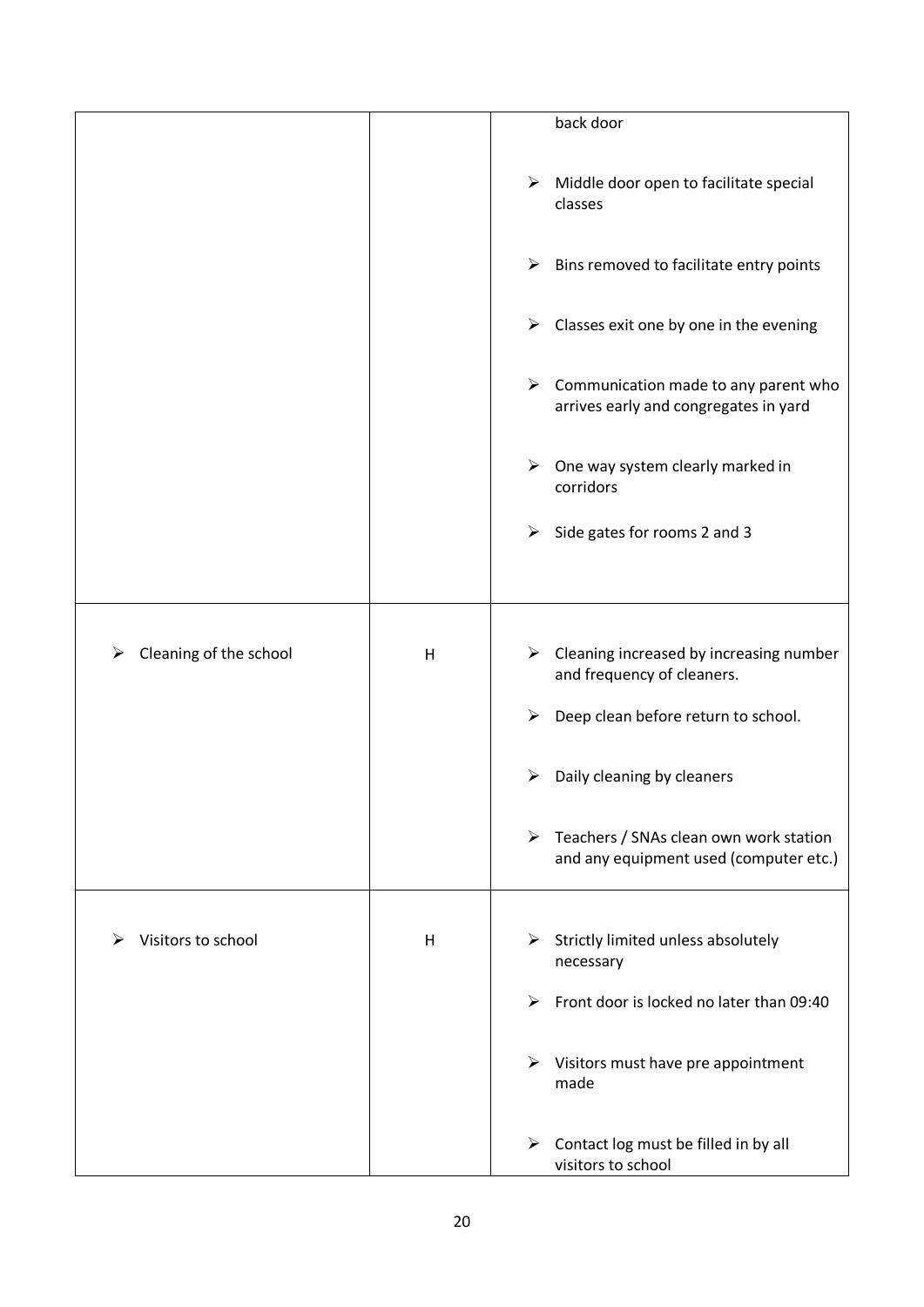|                                                                           |   | Designated point for meeting visitors at<br>➤<br>front door                                                                                                                                                                  |
|---------------------------------------------------------------------------|---|------------------------------------------------------------------------------------------------------------------------------------------------------------------------------------------------------------------------------|
|                                                                           |   | Parents collecting preschool children<br>➤<br>need to do so outside                                                                                                                                                          |
|                                                                           |   | Preschool staff to meet and collect<br>➤<br>children outside                                                                                                                                                                 |
|                                                                           |   | $\triangleright$ Parents contact school by email / phone<br>and homework journal                                                                                                                                             |
|                                                                           |   | 4 emergency numbers to be given per<br>➤<br>child                                                                                                                                                                            |
|                                                                           |   | $\triangleright$ Pupils who visit doctor / dentist during<br>day encouraged to stay at home                                                                                                                                  |
| Vulnerable pupils in the school<br>➤                                      | H | $\triangleright$ Limited contact / distance learning                                                                                                                                                                         |
| Movement of children from<br>⋗<br>Special Classes to different<br>bubbles | H | $\triangleright$ Children from the Special Classes will<br>continue to integrate with their<br>mainstream peers in a structured class in<br>the mainstream setting. Safety measures<br>and risk assessment will be on going. |
|                                                                           |   |                                                                                                                                                                                                                              |
| Protection of staff<br>⋗                                                  | H | Appropriate PPE in school<br>➤                                                                                                                                                                                               |
|                                                                           |   | SNAs and SETs provided FFP3 masks<br>➤                                                                                                                                                                                       |
|                                                                           |   | Daily cleaning by cleaners increased<br>➤                                                                                                                                                                                    |
|                                                                           |   | Provision of extra bins<br>➤                                                                                                                                                                                                 |
|                                                                           |   | SET teachers have curtailed movement<br>➤<br>between classes                                                                                                                                                                 |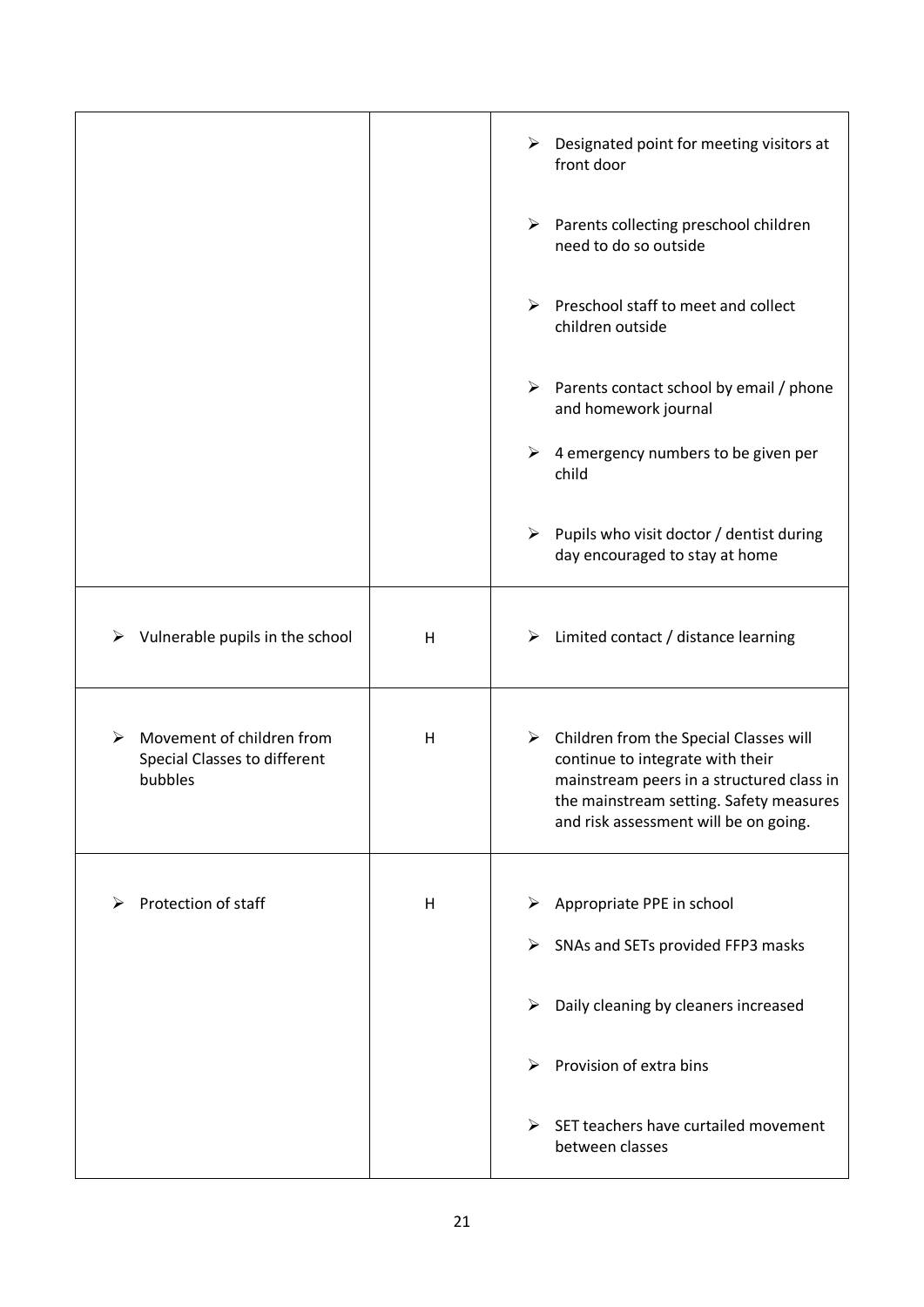| Hand washing<br>➤                          | H | $\triangleright$ Hot water, soap dispensers, paper<br>$\triangleright$ towels, sanitising stations are situated<br>throughout the school, especially at<br>entrances and exits<br>$\triangleright$ Routines- morning, before eating/<br>drinking, after the toilet, after PE, before |
|--------------------------------------------|---|--------------------------------------------------------------------------------------------------------------------------------------------------------------------------------------------------------------------------------------------------------------------------------------|
|                                            |   | home time                                                                                                                                                                                                                                                                            |
| Socialising at break time                  | H | $\triangleright$ Break times are staggered and only<br>mixing within class bubbles. Areas will<br>be split to facilitate this<br>Rooms 1 and 2 : 10:45 - 10:55 and<br>➤<br>12:00 - 12:30                                                                                             |
|                                            |   | Rooms 3 and 4:11:00-11:10 and<br>➤<br>12:35-13:05<br>Rooms 5 and 6: 11:15-11:25 and<br>➤                                                                                                                                                                                             |
|                                            |   | 13:10-13:40                                                                                                                                                                                                                                                                          |
| Fire alarm                                 | M | Revision of fire drill procedure with clear<br>➤<br>markings on yard                                                                                                                                                                                                                 |
| Sick children being sent to<br>➤<br>school | H | Communicate with parents the<br>➤<br>importance of checking for symptoms<br>and if symptoms are present that the<br>child does not come to school and must<br>contact their GP                                                                                                       |
| Respiratory hygiene                        | H | Extra tissues and bins in the school                                                                                                                                                                                                                                                 |
| Sharing of I-pads                          | H | Hand hygiene implemented and devices<br>➤<br>/ covers wiped down                                                                                                                                                                                                                     |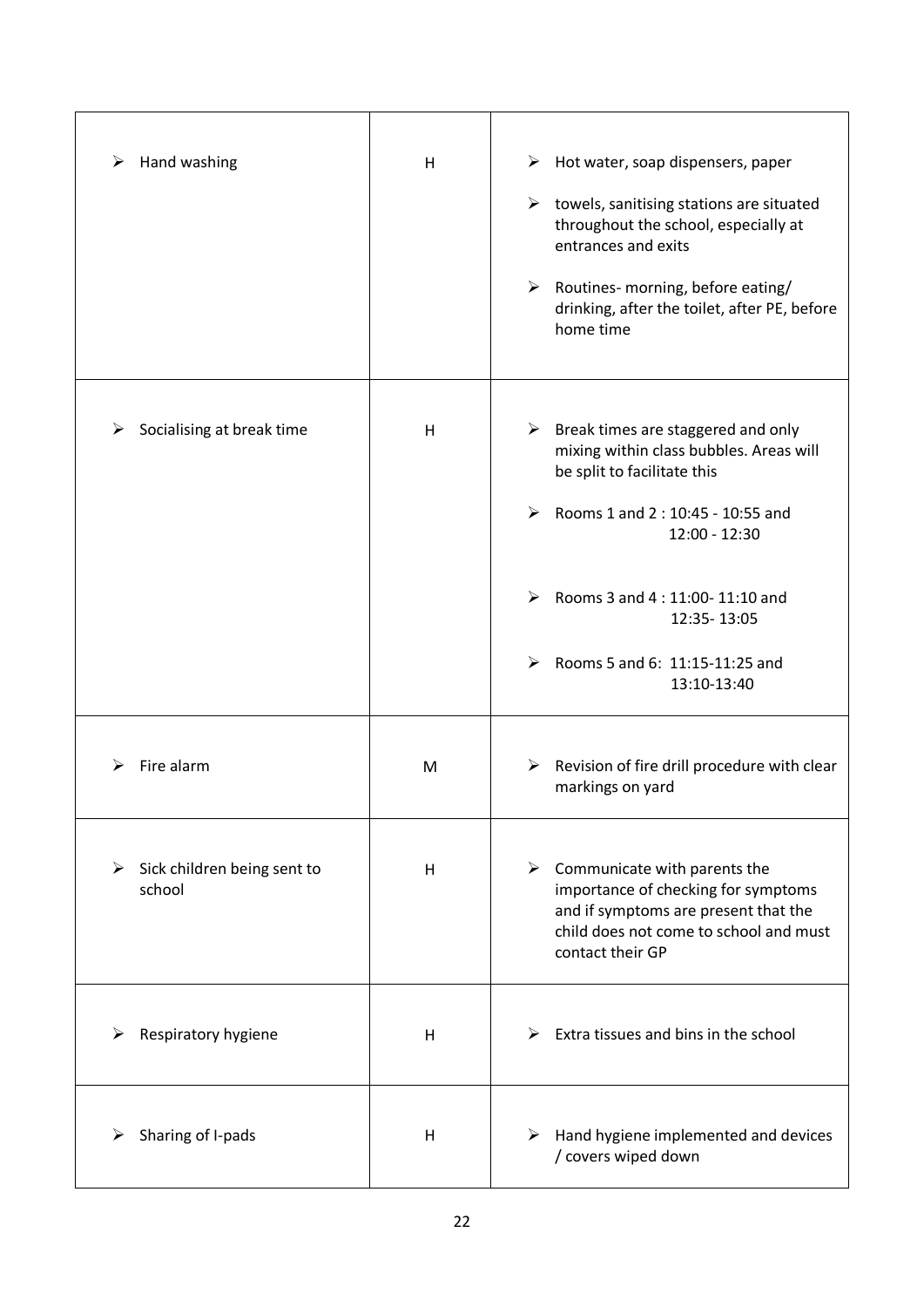| Staffroom size<br>⋗ | Н       | $\triangleright$ Any staff meetings to be held remotely<br>by Zoom or to be held in larger room.<br>2m distance must be maintained<br>Staggered break times of staff<br>➤ |
|---------------------|---------|---------------------------------------------------------------------------------------------------------------------------------------------------------------------------|
| PE equipment<br>➤   | H       | Limited sharing of equipment<br>➤                                                                                                                                         |
|                     |         | $\blacktriangleright$<br>Equipment to be cleaned after lesson                                                                                                             |
|                     |         | Children wash hands after PE lesson<br>➤                                                                                                                                  |
|                     |         | $\triangleright$ 2 sets of PE gear in school. Each set to be<br>split between 3 classes, not to be<br>swopped                                                             |
|                     |         | $\triangleright$ Purchase of extra PE equipment                                                                                                                           |
| Choir / tin whistle | H       | $\triangleright$ Classes practice individually within their<br>own class bubble                                                                                           |
|                     |         | No sharing tin whistles<br>➤                                                                                                                                              |
|                     |         | Rooms well ventilated<br>➤                                                                                                                                                |
| Toys                | $\sf H$ | Sharing of toys only between pods<br>➤                                                                                                                                    |
|                     |         | No sharing pencils etc<br>➤                                                                                                                                               |
|                     |         |                                                                                                                                                                           |
|                     |         | No bringing toys from home<br>➤                                                                                                                                           |
|                     |         | Toys to be cleaned daily<br>➤                                                                                                                                             |
|                     |         |                                                                                                                                                                           |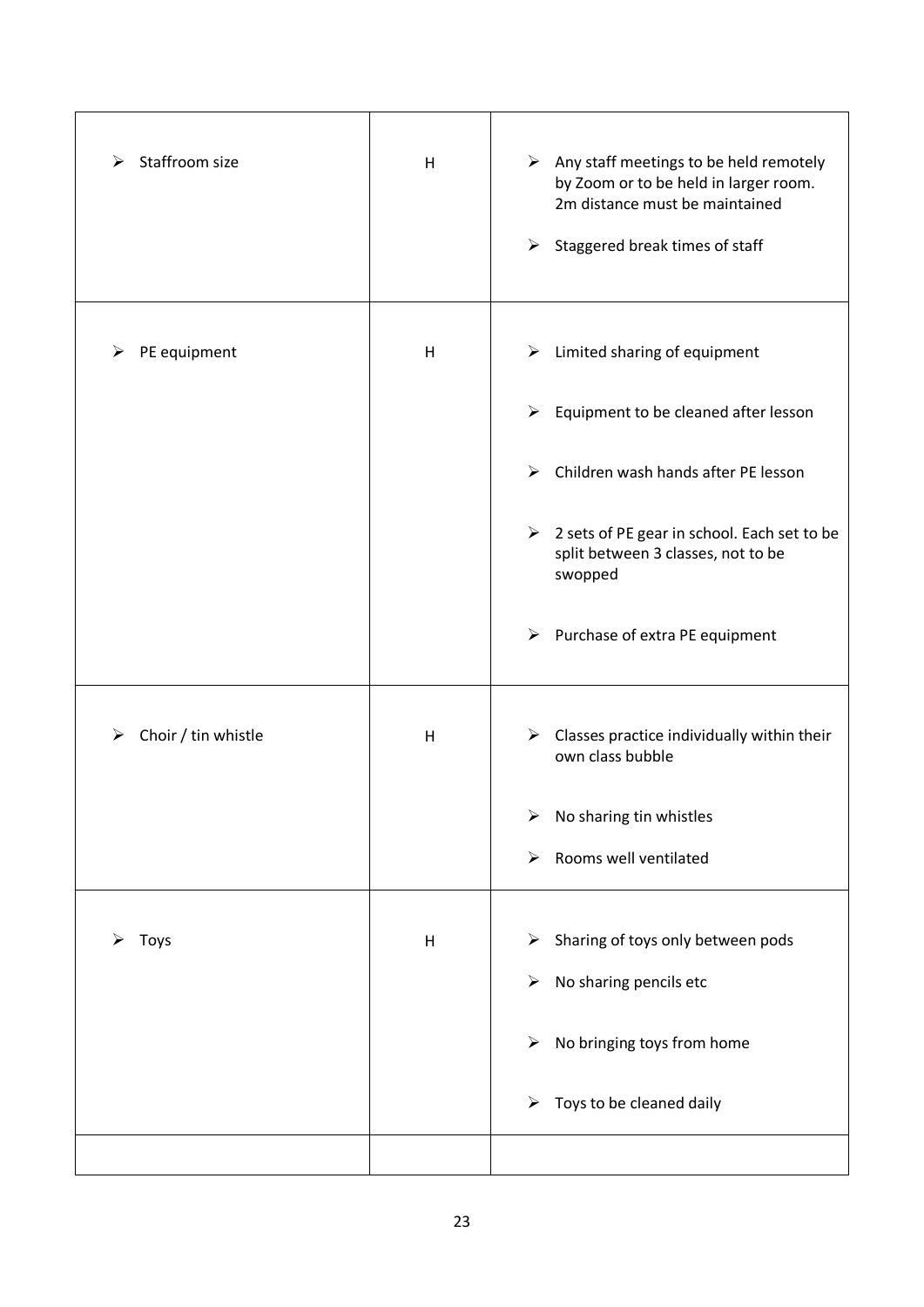| Levelled readers<br>⋗                   | H | Books covered for sanitisation<br>⋗                                                                                               |
|-----------------------------------------|---|-----------------------------------------------------------------------------------------------------------------------------------|
|                                         |   | Books given on Monday, collected<br>➤                                                                                             |
|                                         |   | Thursday or 2 week basis                                                                                                          |
|                                         |   |                                                                                                                                   |
|                                         |   | Online e readers encouraged<br>➤                                                                                                  |
|                                         |   |                                                                                                                                   |
| Isolation area                          | H | $\triangleright$ 2 rooms to be made available and fully<br>equipped in the event of a suspected<br>case                           |
|                                         |   | Contact details sent with child<br>⋗                                                                                              |
|                                         |   | Teachers / SNAs who stay with child to<br>➤<br>be named                                                                           |
|                                         |   |                                                                                                                                   |
| Parents                                 | H | $\triangleright$ Clear communication of procedures and<br>protocols so everyone is familiar with<br>policy and statement          |
|                                         |   |                                                                                                                                   |
|                                         |   |                                                                                                                                   |
| Mixed books / copy piles<br>⋗           | H | Pupils keep books on own desk<br>⋗                                                                                                |
|                                         |   | Baskets placed under desks for storage<br>➤<br>and storage boxes used                                                             |
|                                         |   |                                                                                                                                   |
| Pupils returning from holidays          | H | $\triangleright$ Pupils returning from non-green list<br>countries are asked to isolate for 2<br>weeks prior to attending school. |
|                                         |   |                                                                                                                                   |
|                                         |   |                                                                                                                                   |
| Pupils congregating at coats /<br>hooks | H | Each child has individual peg and one at<br>➤<br>a time get coat / coats stored in school<br>bags or chairs                       |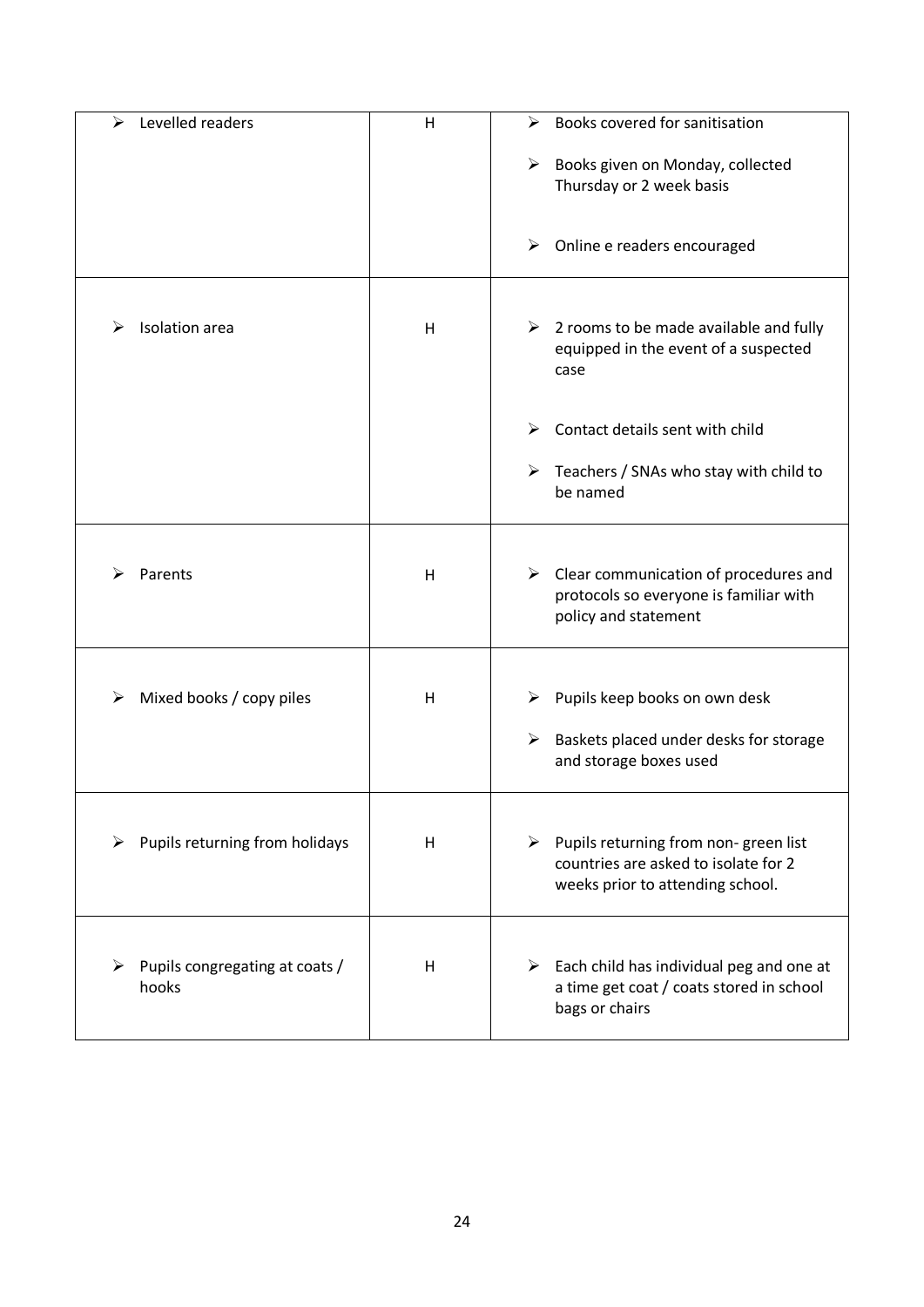## **Playground hazards**

| <b>Hazards</b>                                             | <b>Risk</b>                                                      | <b>Risk</b><br>Rating | <b>Controls</b>                                                                                                                                                                                                                                                                                                                                                                                              |
|------------------------------------------------------------|------------------------------------------------------------------|-----------------------|--------------------------------------------------------------------------------------------------------------------------------------------------------------------------------------------------------------------------------------------------------------------------------------------------------------------------------------------------------------------------------------------------------------|
| Slips, Trips. Falls                                        | Injury                                                           | Н                     | Pupils and staff informed of established school<br>code of behaviour relevant to the playground<br>Playground supervision roster established and<br>implemented                                                                                                                                                                                                                                              |
| Dangerous<br>objects/substances<br>in playground           | <b>Stick</b><br>injuries/cuts/infections                         | H                     | Caretaker checks the playground for dangerous<br>objects/substances.<br>Use of protective gloves for removal of<br>dangerous materials . Any glass etc. wrapped<br>before disposal                                                                                                                                                                                                                           |
| Incident of sudden<br>sickness/injury in<br>the playground | Illness, injury, trauma                                          | Н                     | Access assistance from nearest staff member<br>Bring student to office and administer<br>appropriate first aid<br>Inform principal and decide on appropriate<br>further action or medical referral.<br>Complete accident report form for school<br>records                                                                                                                                                   |
| Collection of<br>Students                                  | Access to students by<br>inappropriate person,<br>injury, trauma | H                     | Policy in place that requires all visitors to report<br>to reception.<br>Parents wait at reception until their child comes<br>to them.<br>Parents/ guardians inform the school if someone<br>other than designated person is to collect<br>student.<br>Principal/Deputy Principal informed in advance if<br>there are any visitors to the schools, e.g. guest<br>speakers,/Psychologist or other therapists. |
| Aggressive or                                              | Injury                                                           | M                     | Access assistance from nearest staff member on                                                                                                                                                                                                                                                                                                                                                               |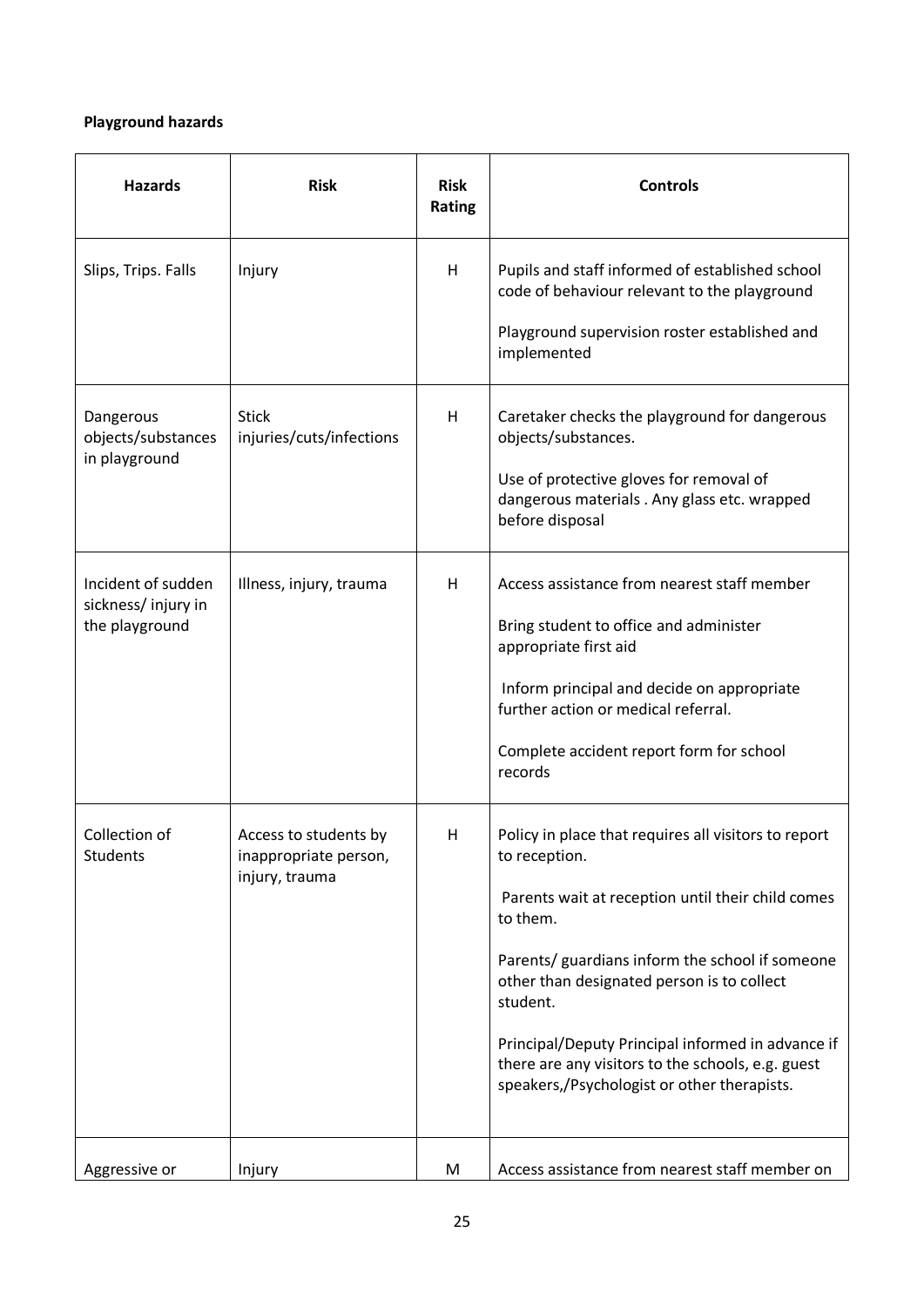| violent behaviour<br>in the playground                                                                                                                                                                       |                 |   | duty<br>Send a responsible student to the staff-room to<br>get further assistance<br>Inform the principal<br>Follow established procedures in school's Code<br>of Behaviour                                                                                      |
|--------------------------------------------------------------------------------------------------------------------------------------------------------------------------------------------------------------|-----------------|---|------------------------------------------------------------------------------------------------------------------------------------------------------------------------------------------------------------------------------------------------------------------|
| • Students who<br>present with<br>special educational<br>needs and/or<br>disabilities (hearing<br>or visual<br>impairment)<br>• Students who<br>may have limited<br>working knowledge<br>/fluency in English | Injury or falls | M | Have the suitability of the task risk assessed (e.g.<br>mobility teacher or visiting teacher)<br>Ensure students understand teacher's instruction<br>Ensure access/egress is not restricted<br>Place signage in appropriate locations as<br>directed by teacher. |

# **Bullying**

| <b>Hazards</b>     | <b>Risks</b>                                                                                                                                                 | <b>Risk</b><br>Rating | <b>Controls</b>                                                                                                                                                                                                                                                                                                                                                                                                                                                                                                                                                                                                                                                                                                           |
|--------------------|--------------------------------------------------------------------------------------------------------------------------------------------------------------|-----------------------|---------------------------------------------------------------------------------------------------------------------------------------------------------------------------------------------------------------------------------------------------------------------------------------------------------------------------------------------------------------------------------------------------------------------------------------------------------------------------------------------------------------------------------------------------------------------------------------------------------------------------------------------------------------------------------------------------------------------------|
| Workplace bullying | Effects on physical<br>health, (e.g. raised<br>blood pressure)<br>Effects on mental<br>health, (e.g. stress,<br>anxiety, depression)<br>Isolation Low morale | H                     | The school is committed to ensuring that the<br>place of work is free from bullying and that all<br>employees have the right to be treated with<br>dignity and respect at work<br>There is a written policy on the prevention of<br>workplace bullying and all employees are aware<br>of the policy and have access to this information<br>Employees are aware of their responsibility in<br>creating and contributing to the maintenance of<br>a work environment free from bullying or from<br>conduct likely to contribute to bullying.<br>Allegations of workplace bullying are<br>investigated fairly and thoroughly without<br>reprisals for the complainant.<br>Allegations of bullying are treated with fairness, |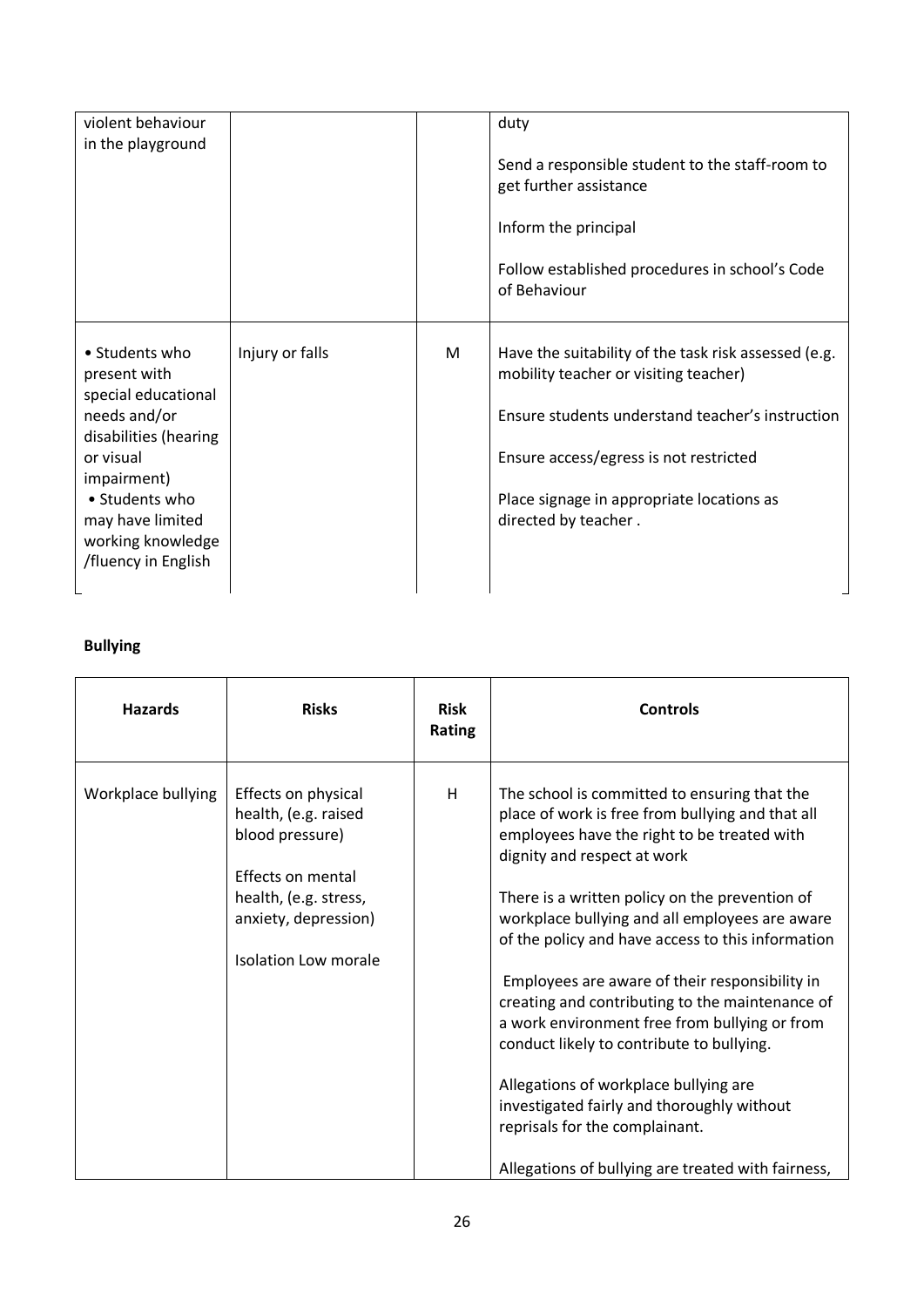|                  |                        |   | sensitivity and respecting the need for             |
|------------------|------------------------|---|-----------------------------------------------------|
|                  |                        |   | confidentiality for parties concerned.              |
|                  |                        |   |                                                     |
|                  |                        |   |                                                     |
|                  |                        |   | Bullying at work by others such as parents or       |
|                  |                        |   | contractors, will not be tolerated and action will  |
|                  |                        |   | be taken to support the employee.                   |
|                  |                        |   |                                                     |
|                  |                        |   |                                                     |
|                  |                        |   | A complaint of bullying which is found, following   |
|                  |                        |   | investigation, to be vexatious will be dealt with   |
|                  |                        |   | through the disciplinary procedure.                 |
|                  |                        |   |                                                     |
|                  |                        |   |                                                     |
|                  |                        |   | Update and review the Dignity in work policy on     |
|                  |                        |   | an annual basis.                                    |
|                  |                        |   |                                                     |
|                  |                        |   |                                                     |
| Student bullying | Damage to physical and | M | Update and review the school's anti- bullying       |
|                  | mental health          |   | policy on an annual basis.                          |
|                  |                        |   |                                                     |
|                  |                        |   |                                                     |
|                  |                        |   |                                                     |
|                  |                        |   | Employees are aware of their responsibility in      |
|                  |                        |   |                                                     |
|                  |                        |   | creating and contributing to the maintenance of     |
|                  |                        |   | a work environment free from bullying or from       |
|                  |                        |   | conduct likely to contribute to bullying.           |
|                  |                        |   |                                                     |
|                  |                        |   |                                                     |
|                  |                        |   | Allegations of bullying are investigated fairly and |
|                  |                        |   | thoroughly without reprisals for the                |
|                  |                        |   | complainant.                                        |
|                  |                        |   |                                                     |
|                  |                        |   |                                                     |
|                  |                        |   | A copy of the anti bullying policy is available to  |
|                  |                        |   | view on the school website.                         |

## **Staff Considerations**

# **Pregnant/Post natal or breastfeeding staff**

| <b>Hazards</b>                    | <b>Risks</b>                                   | <b>Risk</b><br><b>Rating</b> | <b>Controls</b>                                                                                                                                                                                                   |
|-----------------------------------|------------------------------------------------|------------------------------|-------------------------------------------------------------------------------------------------------------------------------------------------------------------------------------------------------------------|
| Contact with<br>chemical agents   | Harm to unborn baby or<br>breastfeeding mother | Н                            | Pregnant, post-natal, or breastfeeding women<br>are not exposed to chemical substances labelled:<br>R40, R45, R61, R63 and R64, particularly where<br>exposure levels are above a level which might<br>cause harm |
| Contact with<br>biological agents | Infection                                      | Н                            | If there is a risk of exposure to a highly infectious<br>agent, pregnant, post-natal or breastfeeding<br>women must avoid exposure                                                                                |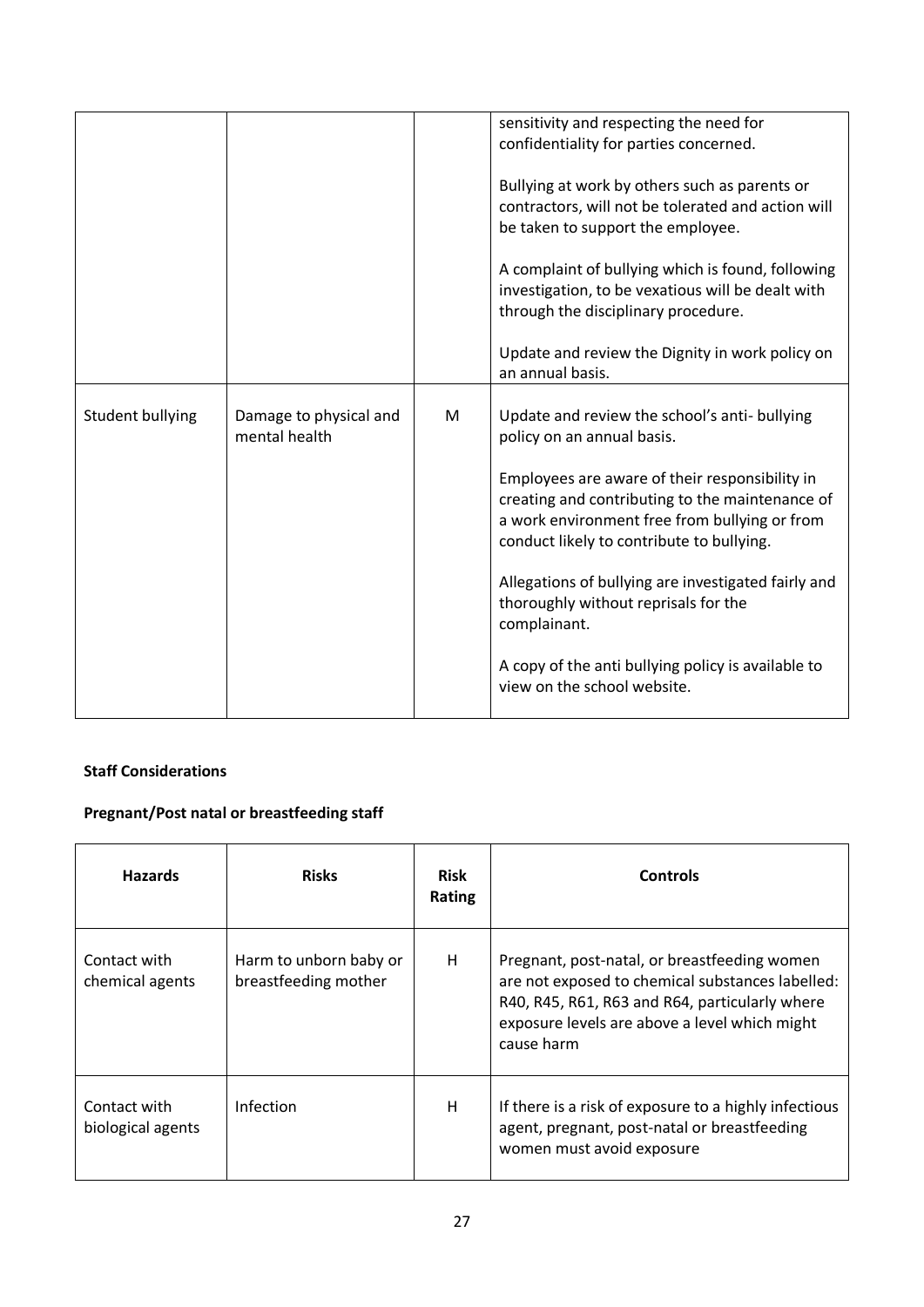| Long periods<br>standing,<br>movement or<br>postures which are<br>abrupt or severe or<br>give rise to<br>excessive fatigue | Varicose veins Fatigue<br>(mental and physical) | H | Pregnant, post-natal or breastfeeding women<br>should have provision to sit whilst completing<br>work activities  |
|----------------------------------------------------------------------------------------------------------------------------|-------------------------------------------------|---|-------------------------------------------------------------------------------------------------------------------|
| Pushing/pulling/<br>carrying heavy or<br>awkward items                                                                     | Strain or injury                                | H | Pregnant, post-natal and breastfeeding women<br>are not required to lift, push or pull awkward or<br>heavy items. |

## **COVID-19 Risk Assessment**

| The school has identified the following risks in<br><b>Athea National School</b>                                                                                     | The school has the following procedures in<br>place to address the risks identified in this<br>assessment                                                                                                             |
|----------------------------------------------------------------------------------------------------------------------------------------------------------------------|-----------------------------------------------------------------------------------------------------------------------------------------------------------------------------------------------------------------------|
| Too many pupils / parents gathering at<br>➤<br>school, in mornings, after pre-school and<br>in the evenings<br>Parents congregating before 09:10 in the<br>➤<br>yard | School is open at 09:10<br>➤<br>Staff to meet parents and child in the<br>➤<br>mornings<br>Pupils and staff encouraged to walk /<br>➤<br>cycle to school<br>Lower gate open for preschool to access<br>➤<br>back door |
|                                                                                                                                                                      | Middle door open to facilitate special<br>➤<br>classes<br>Bins removed to facilitate entry points<br>➤                                                                                                                |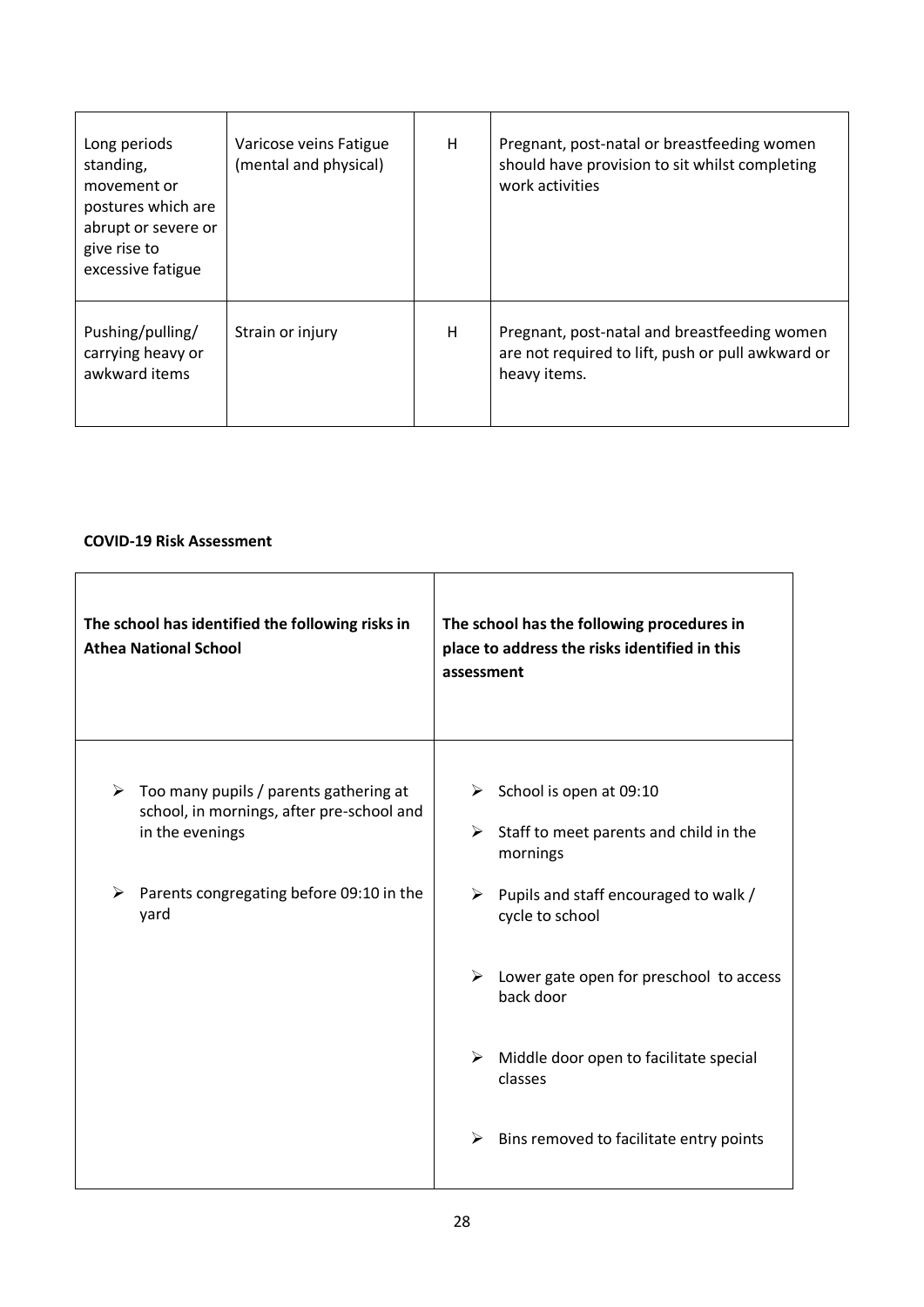|                             | Classes exit one by one in the evening<br>➤                                                       |
|-----------------------------|---------------------------------------------------------------------------------------------------|
|                             | $\triangleright$ Communication made to any parent who<br>arrives early and congregates in yard    |
|                             | $\triangleright$ One way system clearly marked in<br>corridors                                    |
|                             | Side gates for rooms 2 and 3<br>➤                                                                 |
|                             |                                                                                                   |
| Cleaning of the school<br>➤ | ➤<br>Cleaning increased by increasing number<br>and frequency of cleaners.                        |
|                             | Deep clean before return to school.<br>➤                                                          |
|                             | Daily cleaning by cleaners<br>➤                                                                   |
|                             | $\triangleright$ Teachers / SNAs clean own work station<br>and any equipment used (computer etc.) |
|                             |                                                                                                   |
| Visitors to school          | $\triangleright$ Strictly limited unless absolutely<br>necessary                                  |
|                             | Front door is locked no later than 09:40                                                          |
|                             | $\triangleright$ Visitors must have pre appointment<br>made                                       |
|                             | $\triangleright$ Contact log must be filled in by all<br>visitors to school                       |
|                             | $\blacktriangleright$<br>Designated point for meeting visitors at<br>front door                   |
|                             | $\triangleright$ Parents collecting preschool children<br>need to do so outside                   |
|                             | Preschool staff to meet and collect<br>➤                                                          |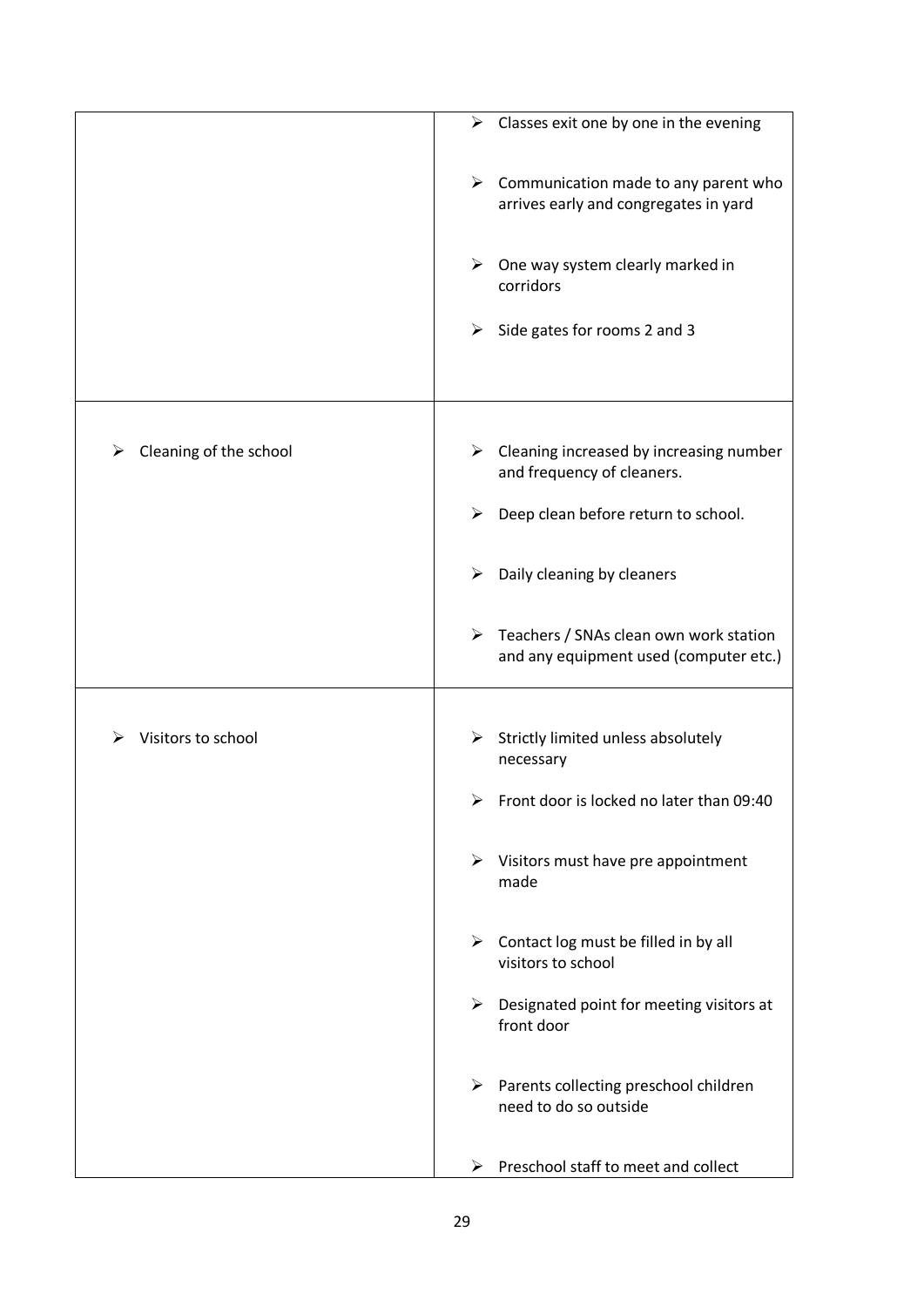|                                                                        | children outside                                                                                                                                                                                                             |
|------------------------------------------------------------------------|------------------------------------------------------------------------------------------------------------------------------------------------------------------------------------------------------------------------------|
|                                                                        | $\triangleright$ Parents contact school by email / phone<br>and homework journal                                                                                                                                             |
|                                                                        | 4 emergency numbers to be given per<br>➤<br>child                                                                                                                                                                            |
|                                                                        | Pupils who visit doctor / dentist during<br>➤<br>day encouraged to stay at home                                                                                                                                              |
| Vulnerable pupils in the school<br>➤                                   | $\triangleright$ Limited contact / distance learning                                                                                                                                                                         |
| Movement of children from Special<br>➤<br>Classes to different bubbles | $\triangleright$ Children from the Special Classes will<br>continue to integrate with their<br>mainstream peers in a structured class in<br>the mainstream setting. Safety measures<br>and risk assessment will be on going. |
| Protection of staff                                                    | Appropriate PPE in school                                                                                                                                                                                                    |
|                                                                        | Daily cleaning by cleaners increased<br>➤                                                                                                                                                                                    |
|                                                                        | Provision of extra bins<br>⋗                                                                                                                                                                                                 |
|                                                                        | SET teachers have curtailed movement<br>$\blacktriangleright$<br>between classes                                                                                                                                             |
|                                                                        |                                                                                                                                                                                                                              |
| Hand washing<br>⋗                                                      | Hot water, soap dispensers, paper<br>➤                                                                                                                                                                                       |
|                                                                        | ➤<br>towels, sanitising stations are situated<br>throughout the school, especially at<br>entrances and exits                                                                                                                 |
|                                                                        | Routines- morning, before eating/<br>➤<br>drinking, after the toilet, after PE, before<br>home time                                                                                                                          |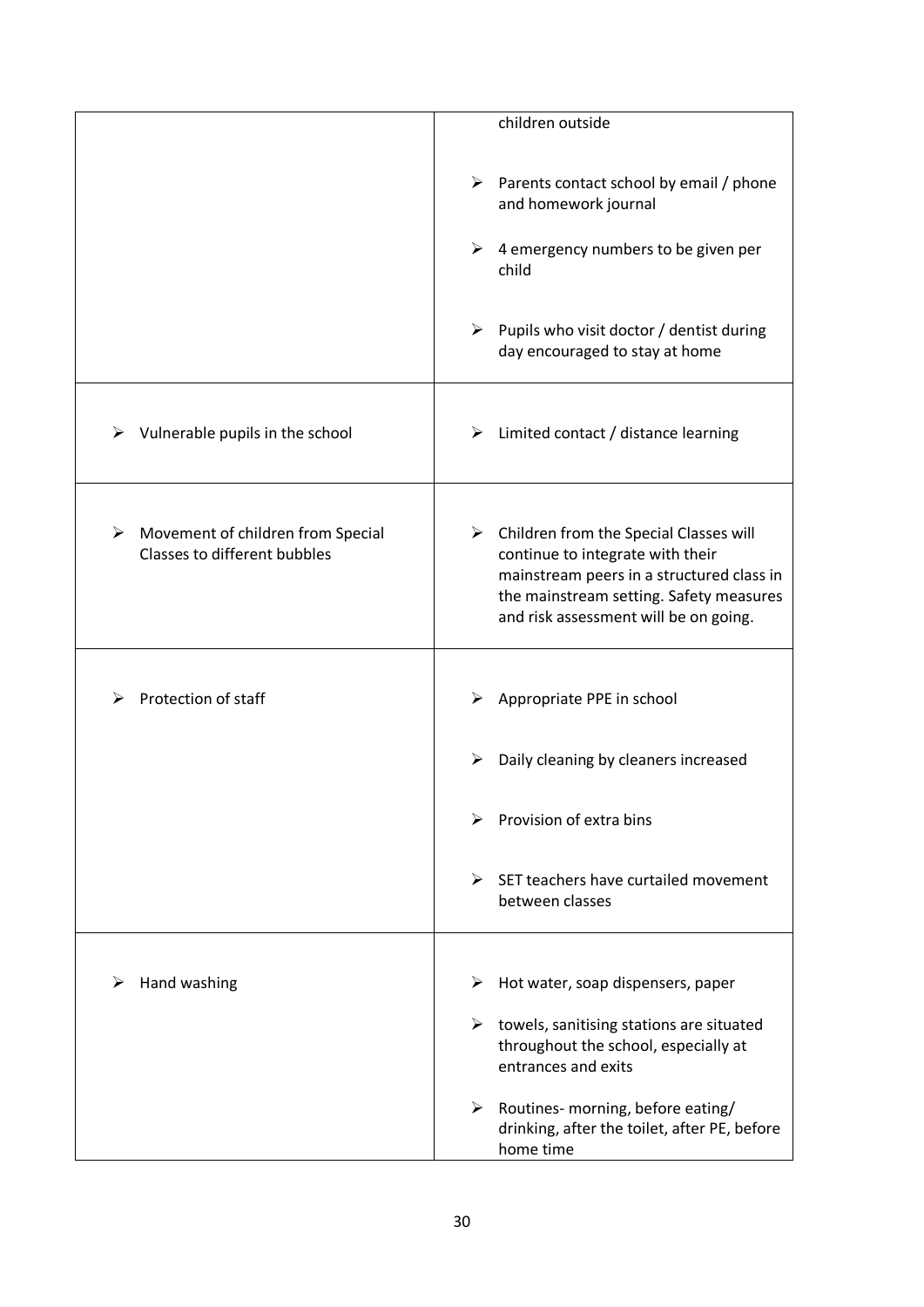| Socialising at break time<br>➤          | $\triangleright$ Break times are staggered and only<br>mixing within class bubbles. Areas will be<br>split to facilitate this<br>$\blacktriangleright$<br>Rooms 1 and 2 : 10:45 - 10:55 and<br>12:00 - 12:30 |
|-----------------------------------------|--------------------------------------------------------------------------------------------------------------------------------------------------------------------------------------------------------------|
|                                         | ≻<br>Rooms 3 and 4:11:00-11:10 and<br>12:35-13:05<br>Rooms 5 and 6: $11:15-11:25$ and<br>13:10-13:40                                                                                                         |
| Fire alarm<br>⋗                         | $\triangleright$ Revision of fire drill procedure with clear<br>markings on yard                                                                                                                             |
| Sick children being sent to school<br>➤ | $\triangleright$ Communicate with parents the<br>importance of checking for symptoms<br>and if symptoms are present that the<br>child does not come to school and must<br>contact their GP                   |
| Respiratory hygiene                     | Extra tissues and bins in the school                                                                                                                                                                         |
| Sharing of I-pads<br>➤                  | Hand hygiene implemented and devices<br>➤<br>/ covers wiped down                                                                                                                                             |
| Staffroom size                          | Any staff meetings to be held remotely<br>➤<br>by Zoom or to be held in larger room.<br>2m distance must be maintained<br>Staggered break times of staff<br>➤                                                |
|                                         |                                                                                                                                                                                                              |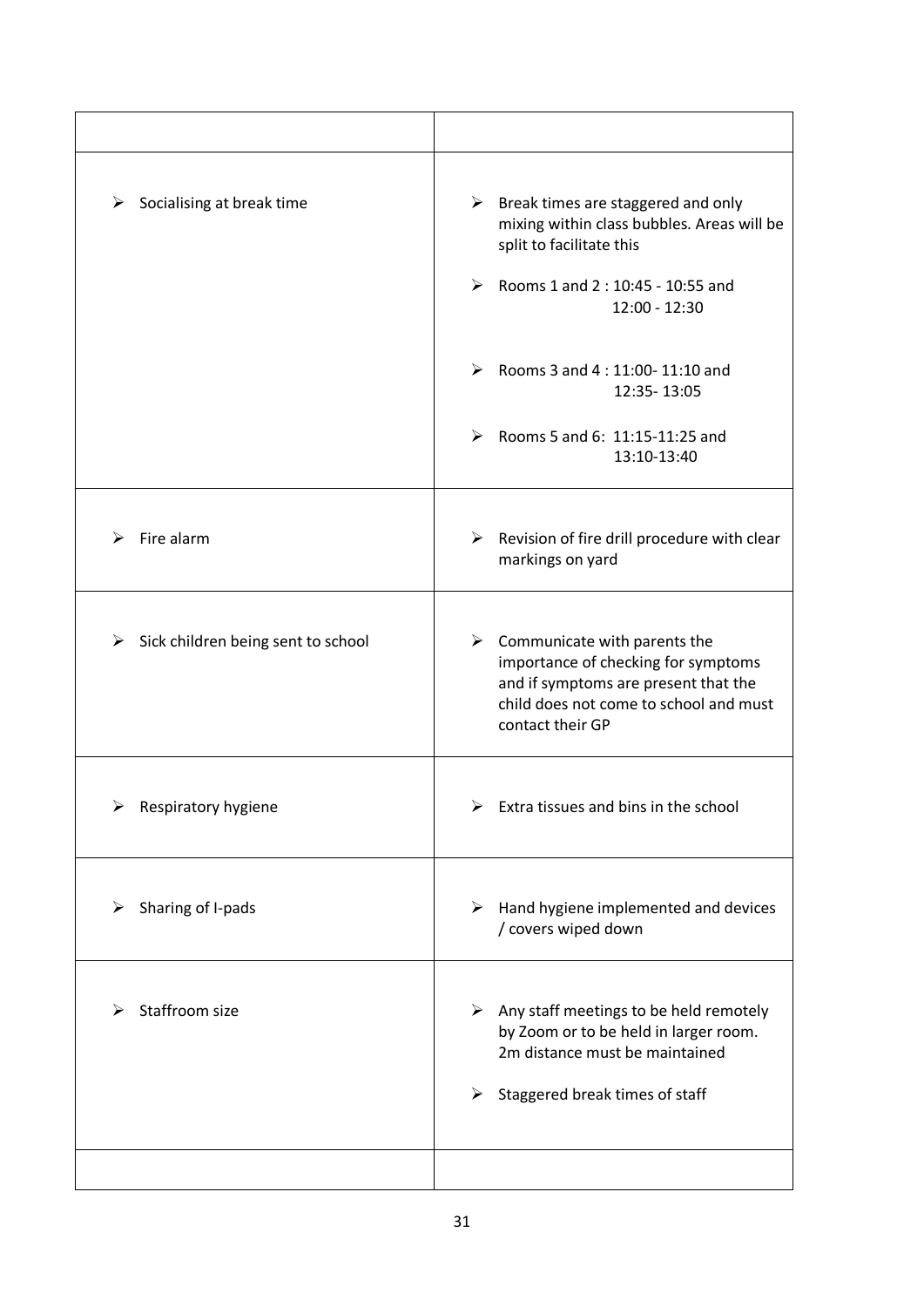| ➤<br>PE equipment        | $\triangleright$ Limited sharing of equipment                                                                 |
|--------------------------|---------------------------------------------------------------------------------------------------------------|
|                          | $\blacktriangleright$<br>Equipment to be cleaned after lesson                                                 |
|                          | Children wash hands after PE lesson<br>$\blacktriangleright$                                                  |
|                          | $\triangleright$ 2 sets of PE gear in school. Each set to be<br>split between 3 classes, not to be<br>swopped |
|                          | $\triangleright$ Purchase of extra PE equipment                                                               |
| Choir / tin whistle<br>⋗ | $\triangleright$ Classes practice individually within their<br>own class bubble                               |
|                          | No sharing tin whistles<br>➤                                                                                  |
|                          | Rooms well ventilated<br>➤                                                                                    |
|                          |                                                                                                               |
| <b>Toys</b>              | Sharing of toys only between pods<br>≻                                                                        |
|                          | No sharing pencils etc<br>➤                                                                                   |
|                          | No bringing toys from home<br>➤                                                                               |
|                          | $\blacktriangleright$<br>Toys to be cleaned daily                                                             |
| Levelled readers<br>⋗    | Books covered for sanitisation<br>⋗                                                                           |
|                          | ➤<br>Books given on Monday, collected                                                                         |
|                          | Thursday or 2 week basis                                                                                      |
|                          | $\triangleright$ Online e readers encouraged                                                                  |
|                          |                                                                                                               |
| <b>Isolation</b> area    | $\blacktriangleright$<br>2 rooms to be made available and fully<br>equipped in the event of a suspected       |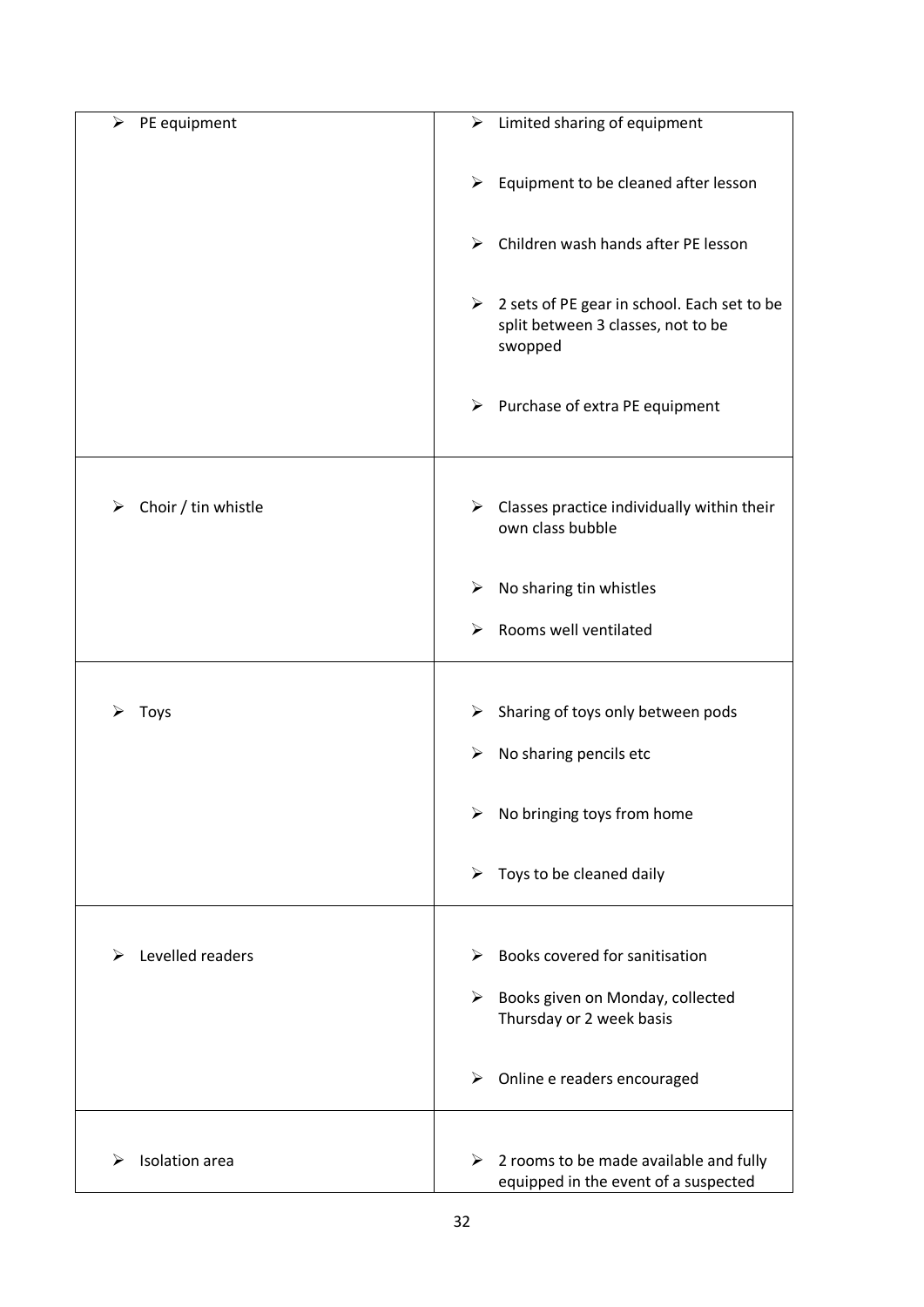|                                      | case                                                                                                                     |
|--------------------------------------|--------------------------------------------------------------------------------------------------------------------------|
|                                      | Contact details sent with child<br>➤<br>$\triangleright$ Teachers / SNAs who stay with child to<br>be named              |
| Parents                              | $\triangleright$ Clear communication of procedures and<br>protocols so everyone is familiar with<br>policy and statement |
| Mixed books / copy piles<br>⋗        | Pupils keep books on own desk<br>⋗<br>➤<br>Baskets placed under desks for storage<br>and storage boxes used              |
| Pupils returning from holidays       | Pupils returning from non-green list<br>➤<br>countries are asked to isolate for 2<br>weeks prior to attending school.    |
| Pupils congregating at coats / hooks | $\triangleright$ Each child has individual peg and one at<br>a time get coat / coats stored in school<br>bags or chairs  |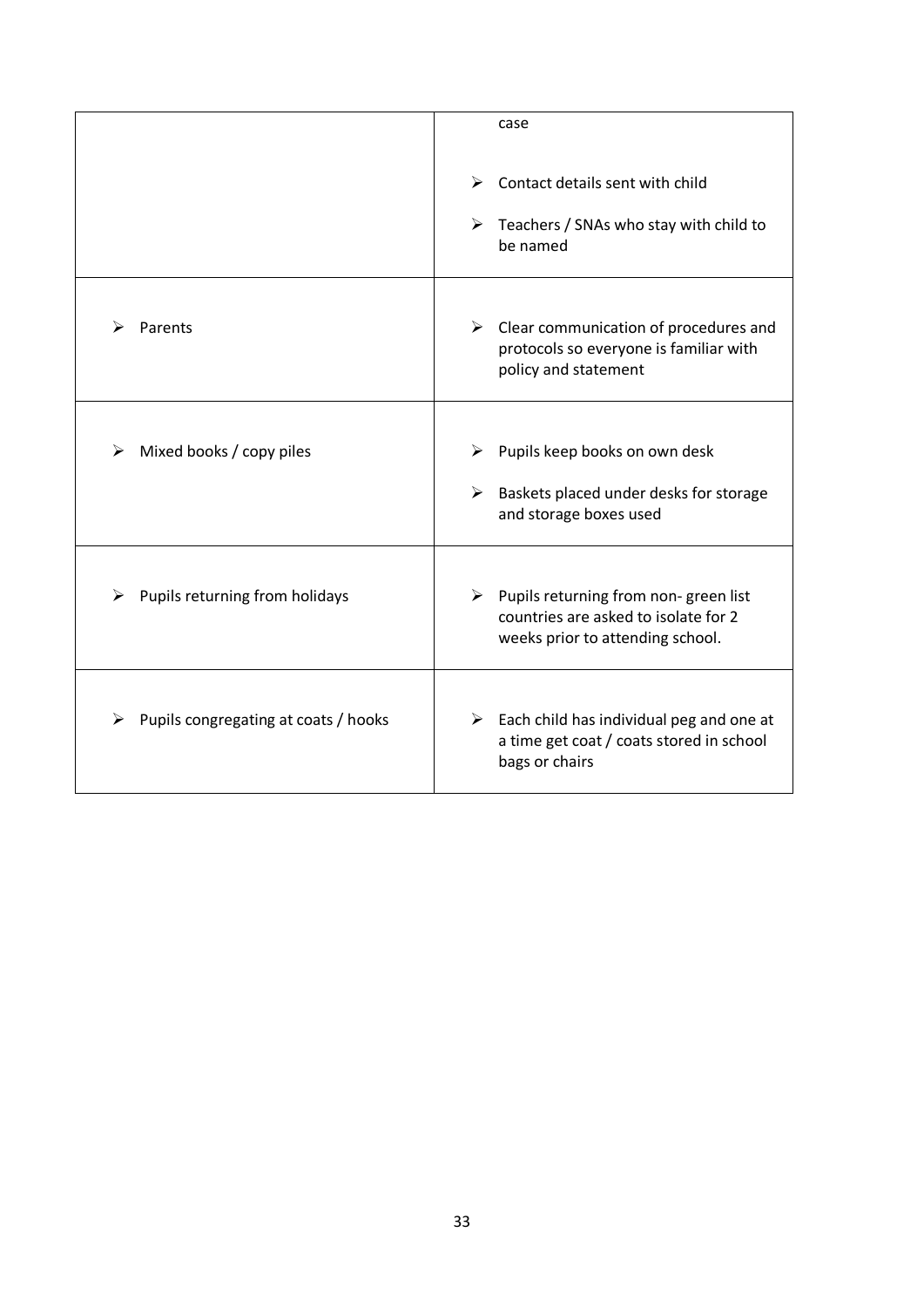# **Athea National School Hazard and Risk Assessment Annual H&S Audit template**

| Spilled liquid                | Storage of flammables         | <b>Crushed fingers</b>                        |
|-------------------------------|-------------------------------|-----------------------------------------------|
| Slip/Trip                     | Poor lighting                 | Radon levels                                  |
| <b>Equipment stored</b>       | Broken glass                  | Mould                                         |
| Floor mats                    | Ice                           | Asbestos                                      |
| Stairs and steps              | <b>Traffic management</b>     | Legionnaires disease                          |
| Cables and flexes             | Handrails                     | Overcrowding                                  |
| Damaged flooring              | Door handles                  | Fire fighting equipment                       |
| Floor cleaning                | Door closing mechanisms       | Planning of school<br>excursions              |
| <b>Warning signs</b>          | Visitors on premises          | Supervision of school<br>excursions           |
| Damaged furniture             | <b>Collection of students</b> | Outdoor activities & sports                   |
| Liquid spills & burns         | Workstations                  | Off-campus visits                             |
| Defective electrics           | <b>Break times</b>            | <b>Staff sanitation facilities</b>            |
| Sharp objects                 | Workplace bullying            | Hazardous substances                          |
| <b>Fumes</b>                  | Pupil bullying                | Ladders/step-ladders                          |
| High windows                  | <b>Stress</b>                 | Hot/scalding water                            |
| Objects in playground         | Threatening behaviour         | Ventilation                                   |
| Incidents of injury           | Moving furniture              | Personal protective<br>equipment( gloves etc) |
| Aggressive behaviours         | Manual handling               | <b>Outside contractors</b>                    |
| Access: disabilities          | Pupil: Teacher ratio          | Heating plant                                 |
| Access: EAL                   | Working in isolation          | Unsafe systems of work                        |
| <b>Challenging behaviours</b> | <b>Emergency procedures</b>   | Gardening                                     |
| <b>Trained first aiders</b>   | Responding to alarms          | Vermin                                        |
| Chronic or temp. illness      | High noise level              | Substance use                                 |
| Fire safety                   | Poor housekeeping             | Critical incidents                            |
| Access/egress routes          | Child protection              | Code of Discipline                            |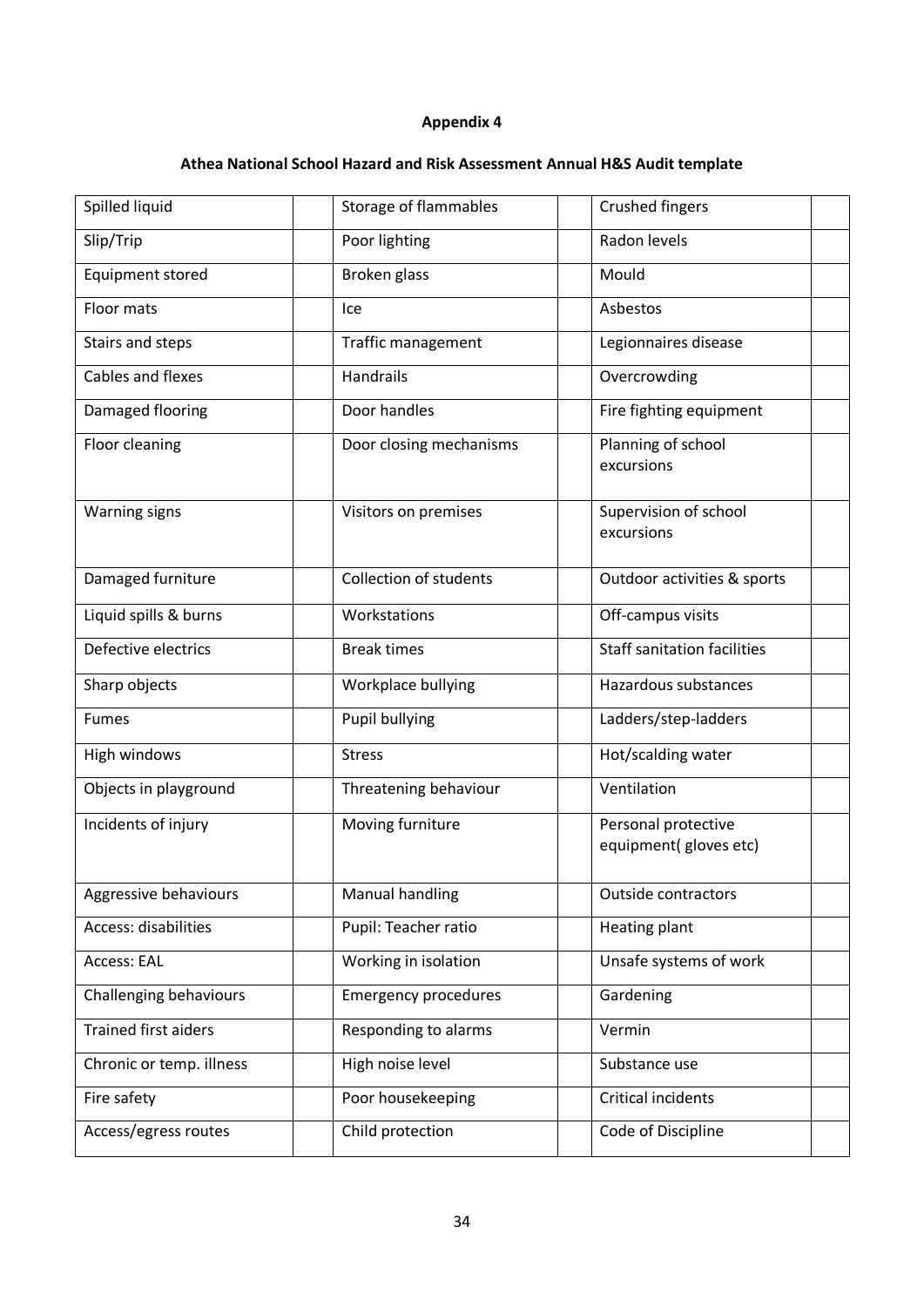#### **Other concerns:**

- Staff and Board members should retain a copy of this document.
- Please sign and return the document to the Principal, indicating relevant section, should you have Health and Safety concerns. Please include a brief written summary of the concern.
- The Principal, acting as the H&S rep on behalf of the BoM, will investigate all concerns and will report to the Board.
- Staff may address H&S concerns directly to the Board if they wish: Mrs Margaret Watters, Health and Safety Officer, Athea National School, Co. Limerick
- Health and Safety issues are usually raised at staff meetings should somebody have a concern.
- A copy of the Health and Safety Authority *Guidelines on Managing Safety, Health and Welfare in Primary Schools* is available online a[t www.hsa.ie.](http://www.hsa.ie/)
- Workplace accidents/incidents must be reported to the Principal and must be recorded in the BoM file. Where appropriate, the HSA is informed.
- The BoM Health and Safety Policy is reviewed annually. Hard copies are available in the staff room and a copy is available on Aladdin.
- Other BoM policies related to H&S are similarly available; code of discipline, antibullying policy, dignity at work policy… etc.
- The health and safety of pupils, employees and visitors at Athea National School is everyone's responsibility and is everyone's duty of care while on the premises and while off the premises on school business. Everyone's vigilance and co-operation is appreciated.

Mrs. Margaret Watters, Principal, 2020.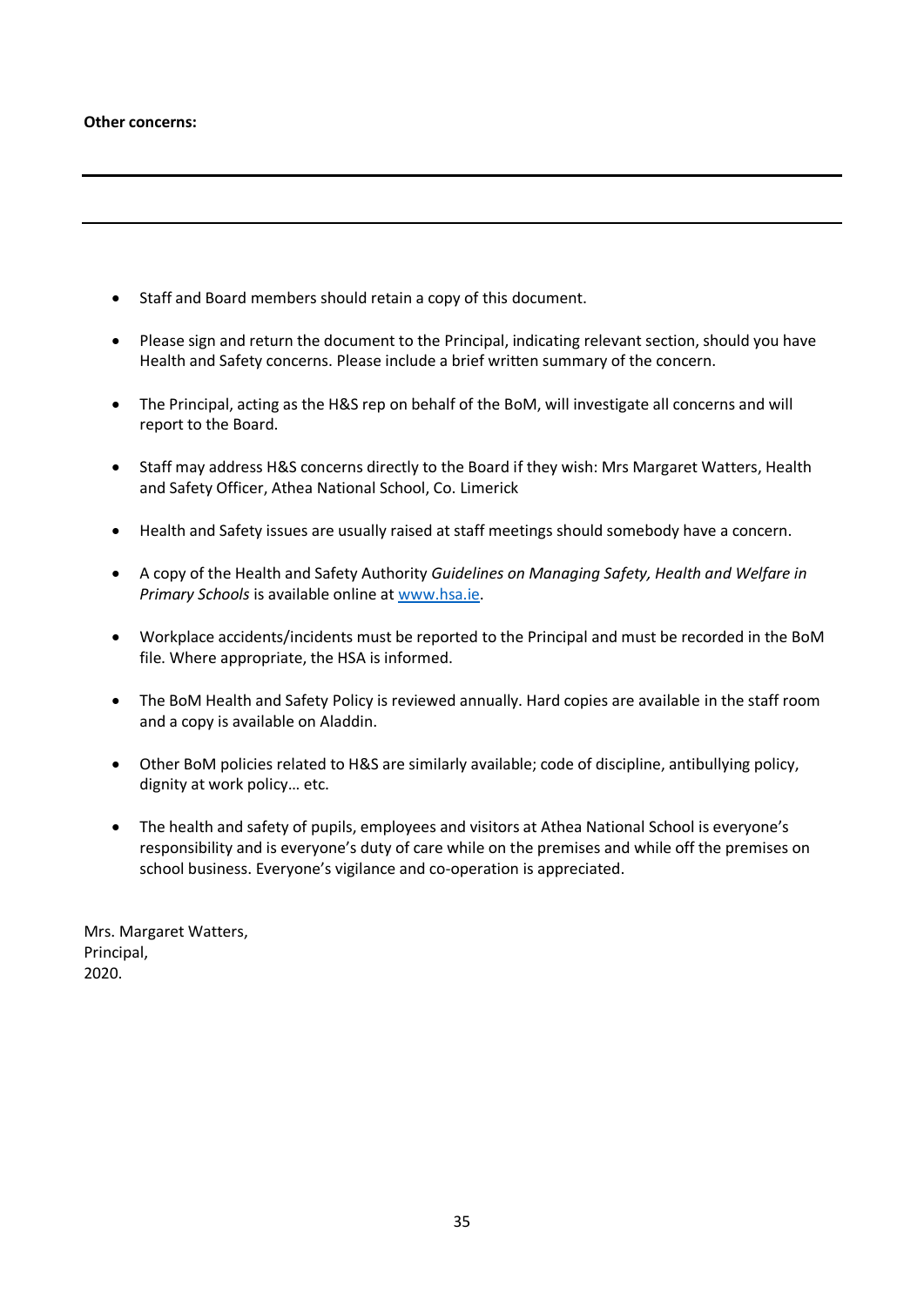## **Fire safety Equipment**

Athea National School is a single-storey building with an additional single storey extension. It has the following systems for fire detection and control:

## Detection

All buildings have ceiling mounted smoke/fire detectors fitted. They are also provided in key areas such as the Staff Room and Boiler Room. In the event that a fire is detected, the alarm will sound throughout the building. This is the signal to evacuate the school via the nearest exit route.

## Fire Call Points

Break-glass Fire Call Point units are strategically located near exit routes. Breaking the glass sounds the alarm and alerts all the building occupants. The glass will break readily using elbow, fist or any small implement. The call points are coloured red with a small glass front. Their locations are illustrated in the plans attached.

## Fire Fighting Equipment

The building is provided with portable fire extinguishers. Two types are generally provided – CO2 for electrical and other fires and water for non-electrical fires involving ordinary combustibles.

The extinguishers are located at or near the escape routes with extra extinguishers in the staff room.

All fire fighting equipment is inspected annually by the suppliers or by persons contracted to do so on their behalf. Our current supplier is Irish Fire Protection Limited. The fire alarm is inspected each year by ATA Alarms.

## Procedure

## DO NOT USE WATER OR FOAM ON LIVE ELECTRICAL APPARATUS

Alert other occupants and break glass in the nearest Fire Call Point.

Telephone the Fire Brigade immediately:

- Dial 999 or 112
- Give operator your telephone number and ask for **Fire Services**
- When the Fire Brigade replies, give call distinctly, Fire at Athea National School
- Athea NS **Eircode: V94F226**
- Do not hang up until the fire services have the address.

Call the Fire Brigade immediately to every fire or on suspicion of fire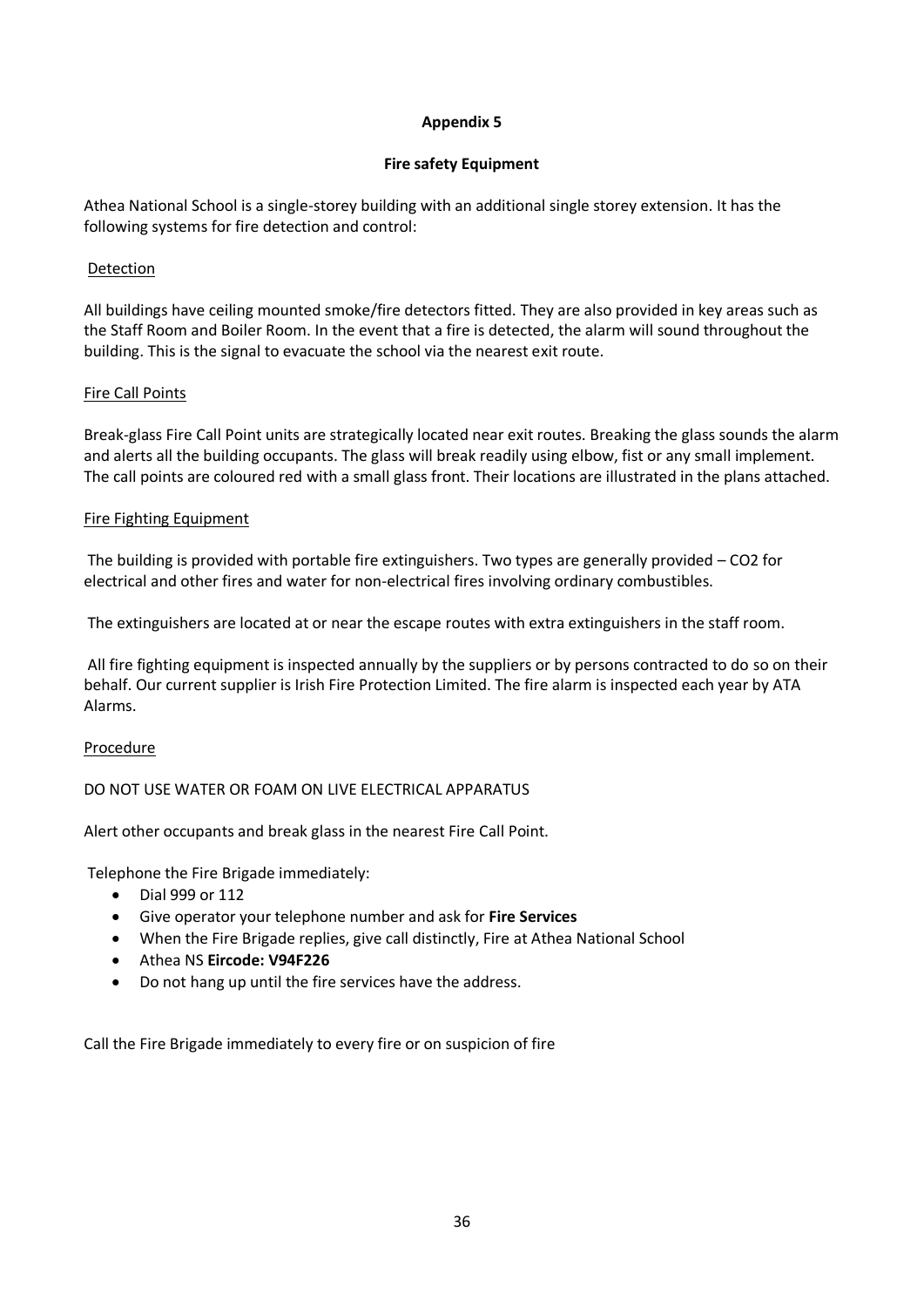## Evacuation Plan

## 1. Rationale:

This plan outlines the key aspects of our school evacuation plan. Copies are circulated to all staff members and kept in a folder in the staffroom.

## 2. Responsibilities:

- Principal/Deputy Principal: In the event of a fire the principal/deputy principal ensures that the school is cleared and that the Emergency Services are called if necessary.
- Post Holder: The Post Holder ensures that the evacuation plan is up to date and is circulated to all members of staff. The Post Holder gives periodic reminders at staff meetings and informs staff when the first Fire Drill of the year will be held. Another unexpected fire drill will be organised soon after. The Post Holder will ensure that new members of staff are given the evacuation plan and that copies are available and clearly labelled in the staffroom.
- Staff: In the event of a fire drill or fire, it is the responsibility of each class teacher to ensure that their class are accounted for. Each teacher is responsible for having a class list on the back of their door to be taken with them in the event of a fire drill or real fire. It is also the teacher's role to train the children early in the year how to exit the classroom and school building quickly and safely and to familiarise them with their nearest exit.
- Contractors: A copy of the school's health and safety plan will be given to any contractors working in the school.
- 3. Training for Staff:
	- $\triangleright$  Staff are given reminders at the start of the school year to check their evacuation plan and to familiarise themselves with their nearest exit. New teachers are provided with a copy of the school evacuation plan and fire drill procedures are explained to them. All teachers are reminded that they must check the toilets before they leave the building.
- 4. Training for pupils:
	- Through regular fire drills the children receive annual training in evacuating the building. The children are trained to:
		- $\triangleright$  Leave all possessions behind.
		- $\triangleright$  Swiftly and quietly exit the classroom and to proceed to their nearest exit.
		- $\triangleright$  Join the nearest line if they are in the toilets or on a message when the fire alarm goes off.
		- $\triangleright$  Children who are attending Support when the fire alarm goes off will be escorted to their class by the Support teacher.
- 5. Evacuation procedures:
	- Upon hearing the fire alarm children and staff quietly exit the building through their nearest exit.
	- The class teacher is last to leave the classroom and closes the door. The teacher brings her/his mobile phone and class list with her/him.
	- Children and staff move to their designated assembly points where they quietly line up.
	- A roll call is carried out to determine all children are present.
	- Nobody is to leave the Assembly point until the ALL CLEAR is given.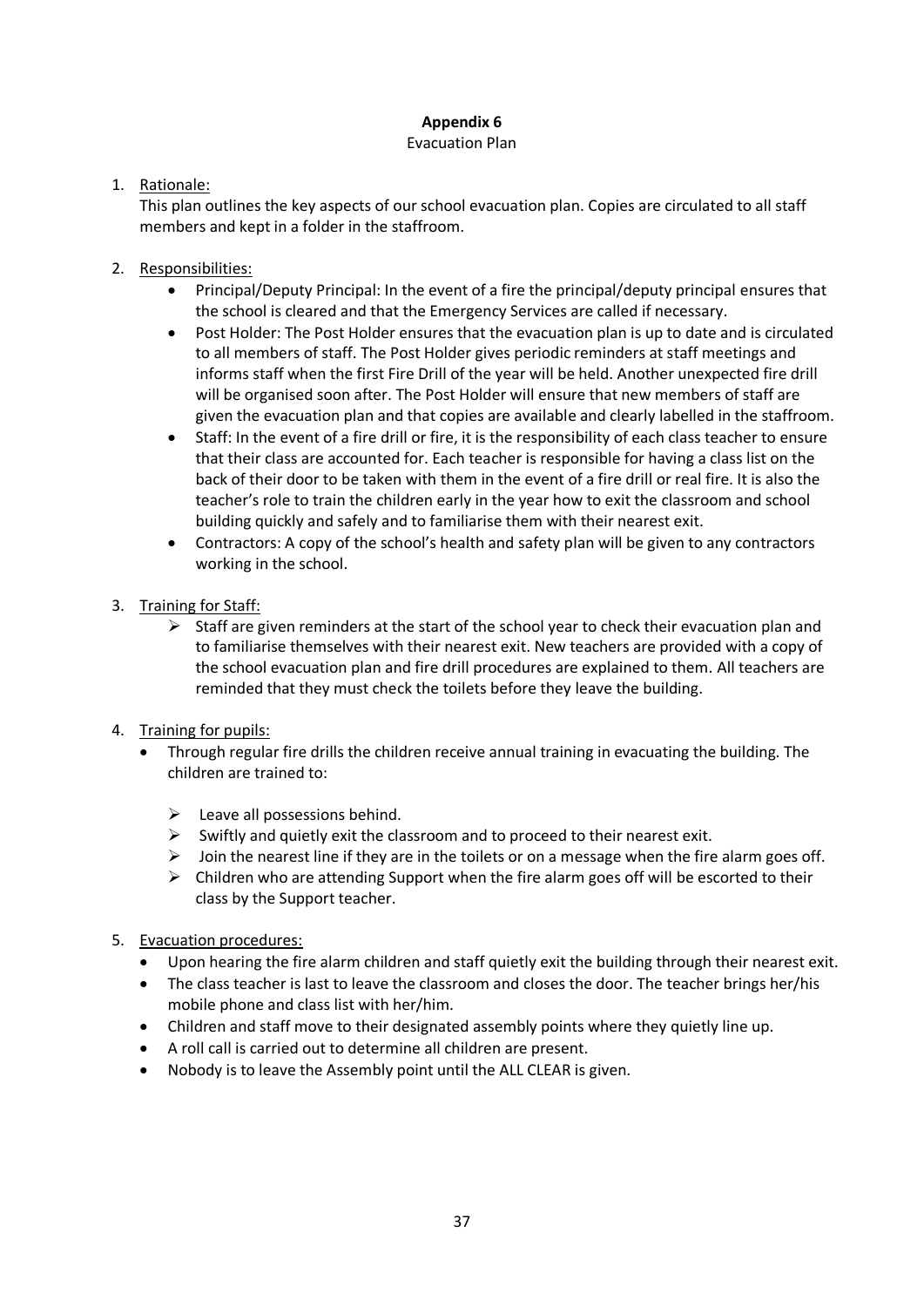## 6. Assembly Points:

- Children line up at their class line in the yard.
- All assembly points are at the front of the school.

## 7. Fire Drill Procedures:

- Alarm Code: 2345
- Roll: Teachers bring class list and phone for access to Aladdin.
- Calling Emergency Services: The Principal or Deputy Principal or member of staff who comes upon a fire raises the alarm at a Glass Break point
- Gate Keys for yard gates: With Deputy Principal Ms. Mulvihill.
- Information relating to alarm zones is Staff Room.

## 8. Signage:

Clear Emergency signage is present over all the Emergency exits.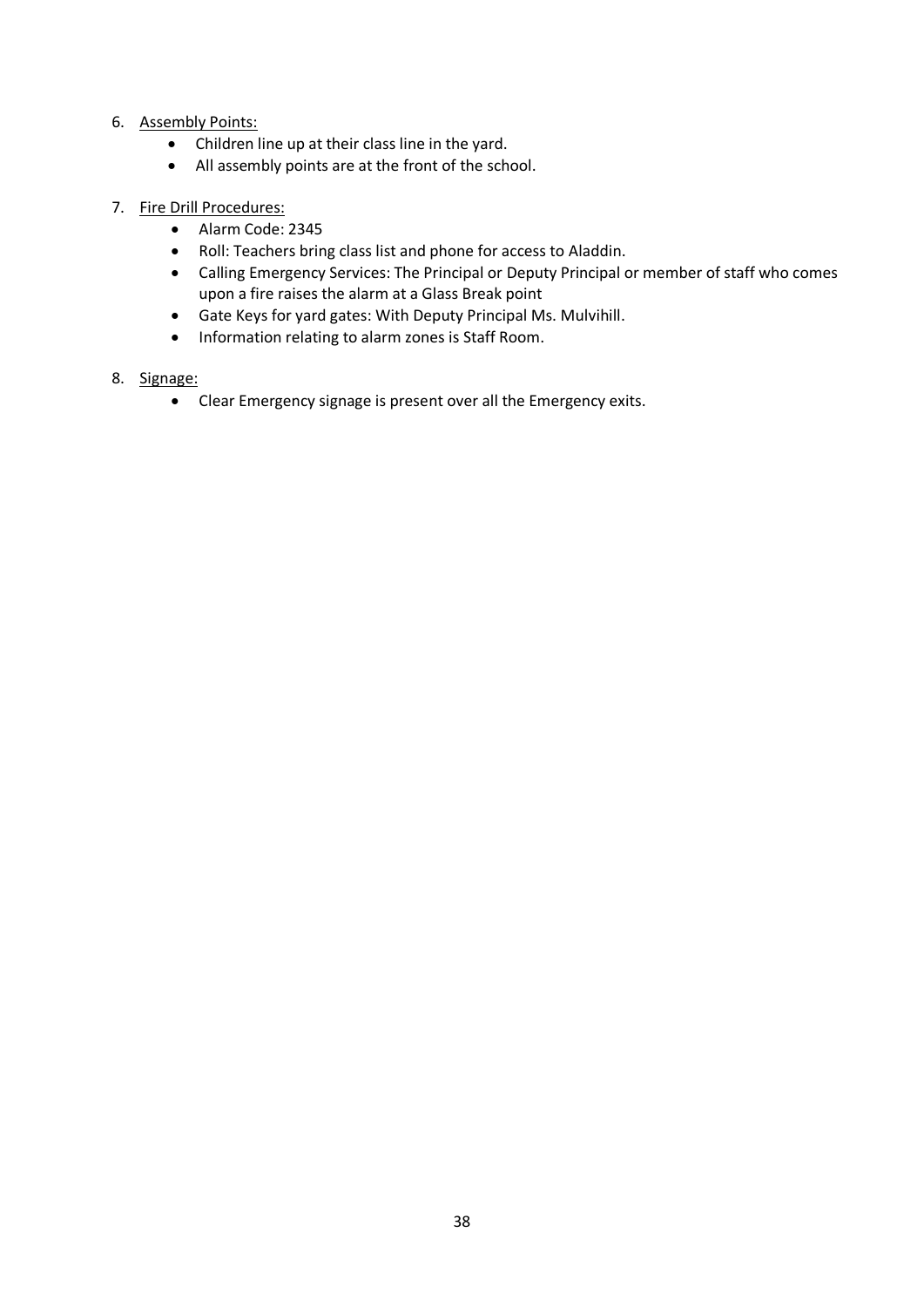## **Appendix 7 Staff Training Record**

**Training Course: \_\_\_\_\_\_\_\_\_\_\_\_\_\_\_\_\_\_\_\_\_\_\_\_\_\_\_\_\_\_\_\_\_\_\_\_**

Date of Course:

**Course Provider: \_\_\_\_\_\_\_\_\_\_\_\_\_\_\_\_\_\_\_\_\_\_\_\_\_\_\_\_\_\_\_\_\_\_\_\_\_**

| <b>Signatures of attendees</b> | <b>Names of attendees</b> |
|--------------------------------|---------------------------|
|                                |                           |
|                                |                           |
|                                |                           |
|                                |                           |
|                                |                           |
|                                |                           |
|                                |                           |
|                                |                           |
|                                |                           |